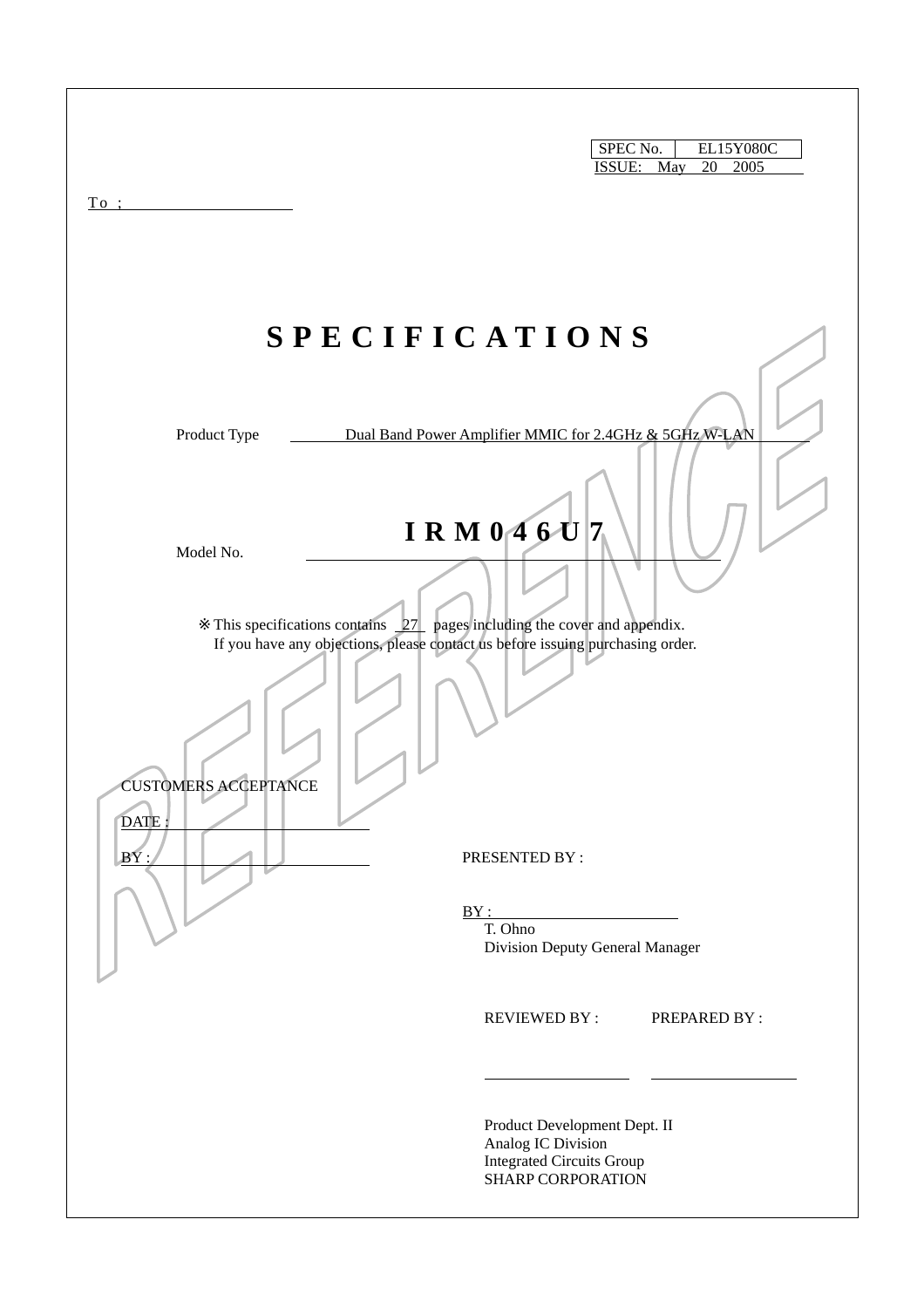Handle this document carefully for it contains material protected by international copyright law. Any reproduction, full or in part, of this material is prohibited without the express written permission of the company.

When using the products covered herein, please observe the conditions written herein and the precautions outlined in the following paragraphs. In no event shall the company be liable for any damages resulting from failure to strictly adhere to these conditions and precautions.

The products covered herein are designed and manufactured for the following application areas. When using the products covered herein for the equipment listed in Paragraph , even for the following application areas, be sure to observe the precautions given in Paragraph . Never use the products for the equipment listed in Paragraph .

- Office electronics
- Instrumentation and measuring equipment
- Machine tools
- Audiovisual equipment
- Home appliances
- Communication equipment other than for trunk lines

Those contemplating using the products covered herein for the following equipment which demands high reliability, should first contact a sales representative of the company and then accept responsibility for incorporating into the design fail-safe operation, redundancy, and other appropriate measures for ensuring reliability and safety of the equipment and the overall system.

- Control and safety devices for airplanes, trains, automobiles, and other
- transportation equipment
- Mainframe computers
- Traffic control systems
- Gas leak detectors and automatic cutoff devices
- Rescue and security equipment
- Other safety devices and safety equipment, etc.

Do not use the products covered herein for the following equipment, which demands extremely high performance in terms of functionality, reliability, or accuracy.

- Aerospace equipment
- Communications equipment for trunk lines
- Control equipment for the nuclear power industry
- Medical equipment related to life support, etc.

Please direct all queries and comments regarding the interpretation of the above three paragraphs to a sales representative of the company.

Please direct all queries regarding the products covered herein to a sales representative of the company.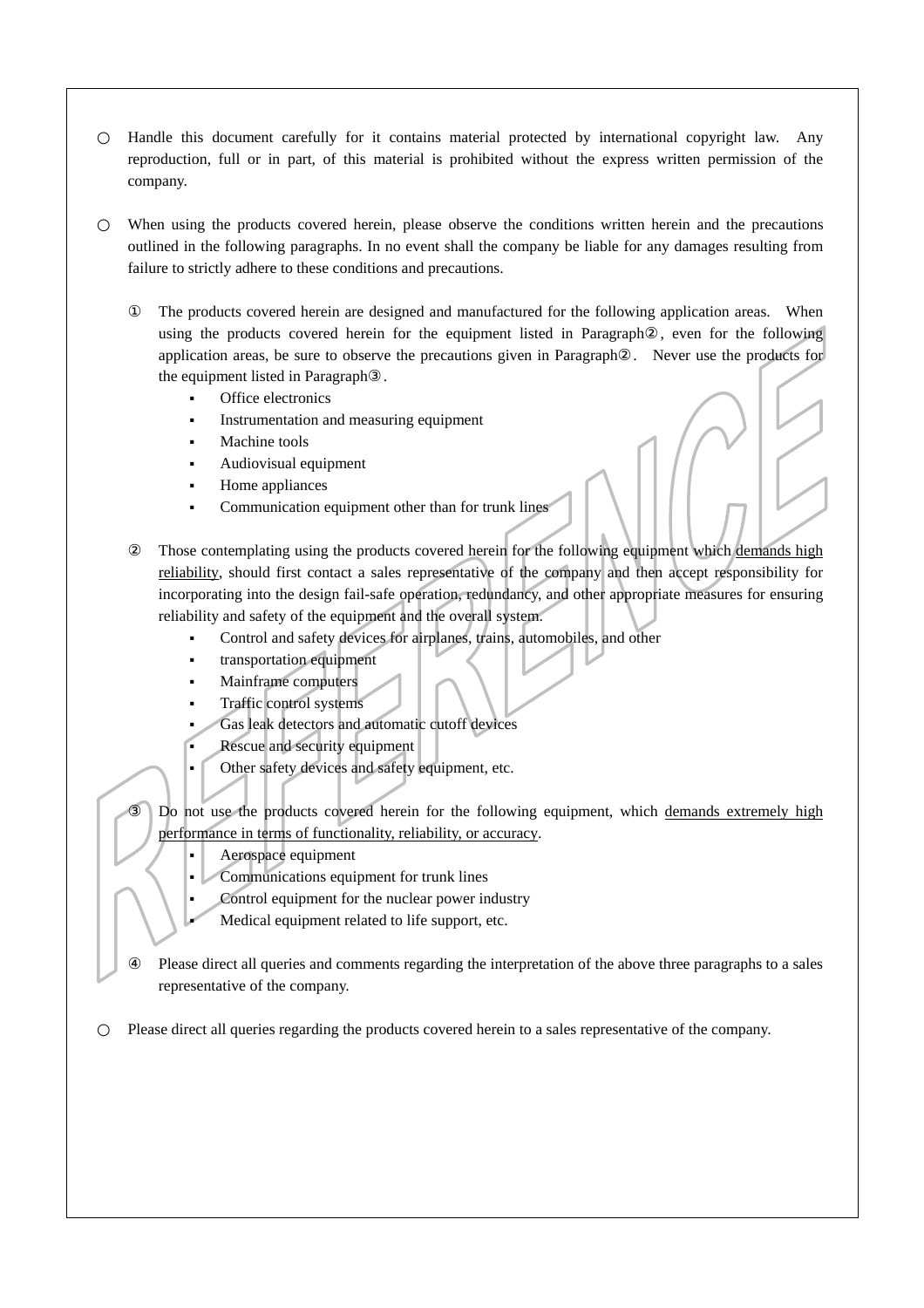# [ IRM046U7 ]

# **CONTENTS**

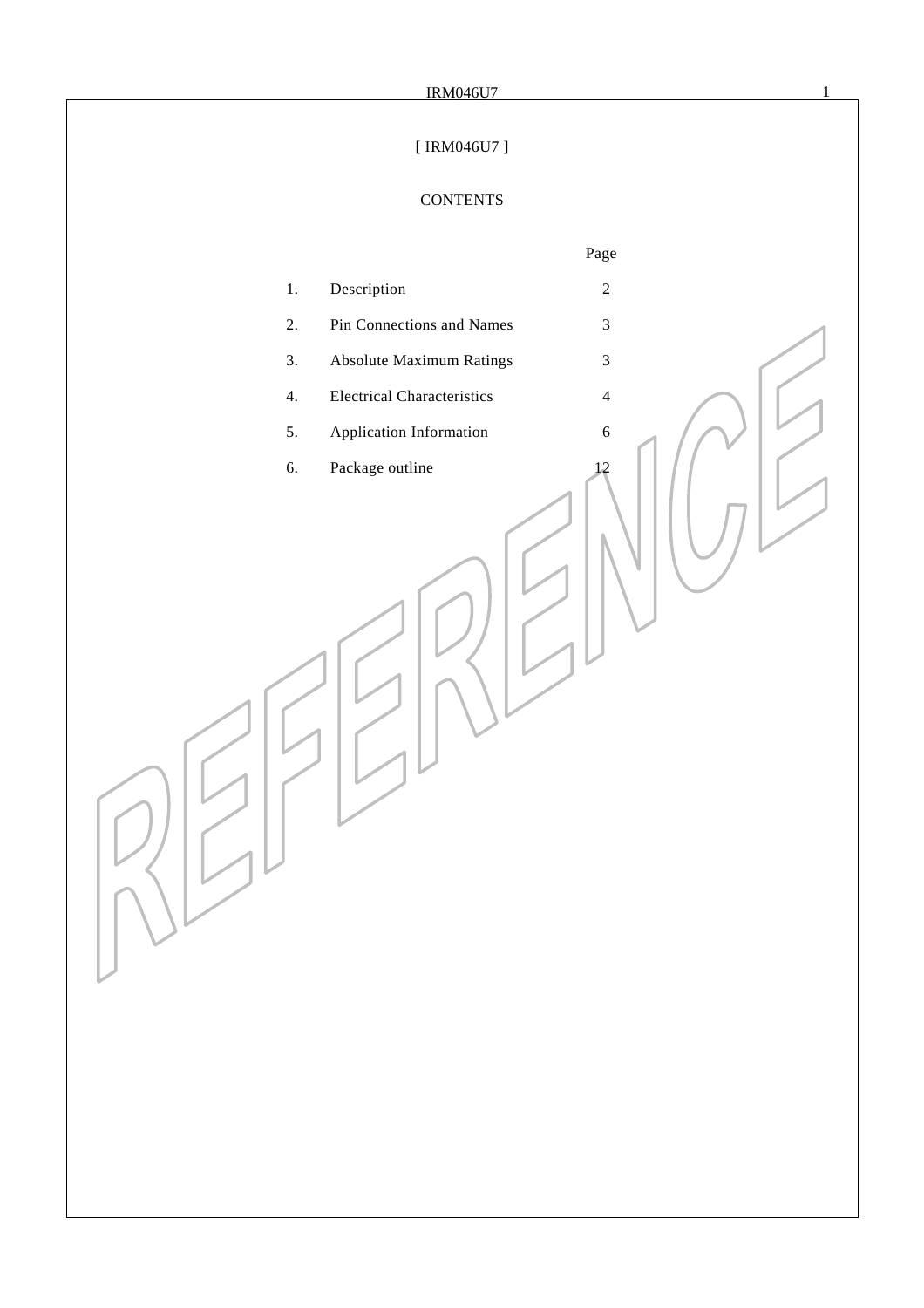#### 1. Description

#### (1) Functions

The IRM046U7 is a dual-band power amplifier GaAs MMIC designed for 2.4 GHz & 5 GHz W-LAN operating at 3.3 V supply.

The MMIC consists of 2 amplifiers, one is three-stage amplifier for 5GHz (IRM048U7) and the other is two-stage amplifier for 2.4 GHz (IRM047U7).

 Each amplifier consists of npn HBTs (Hetero-junction Bipolar Transistors), detector diode and matching circuitry, except input and output matching circuitry.

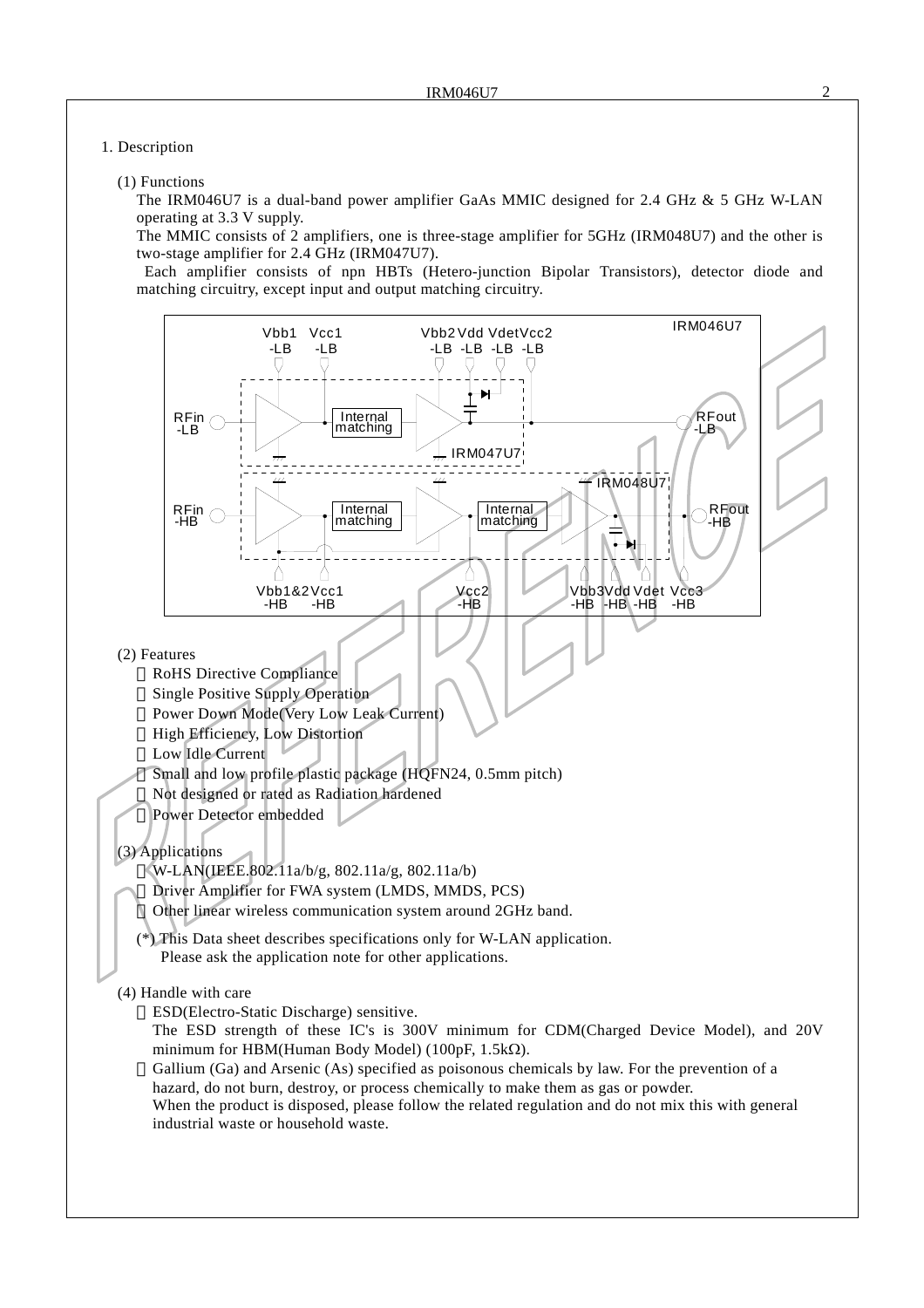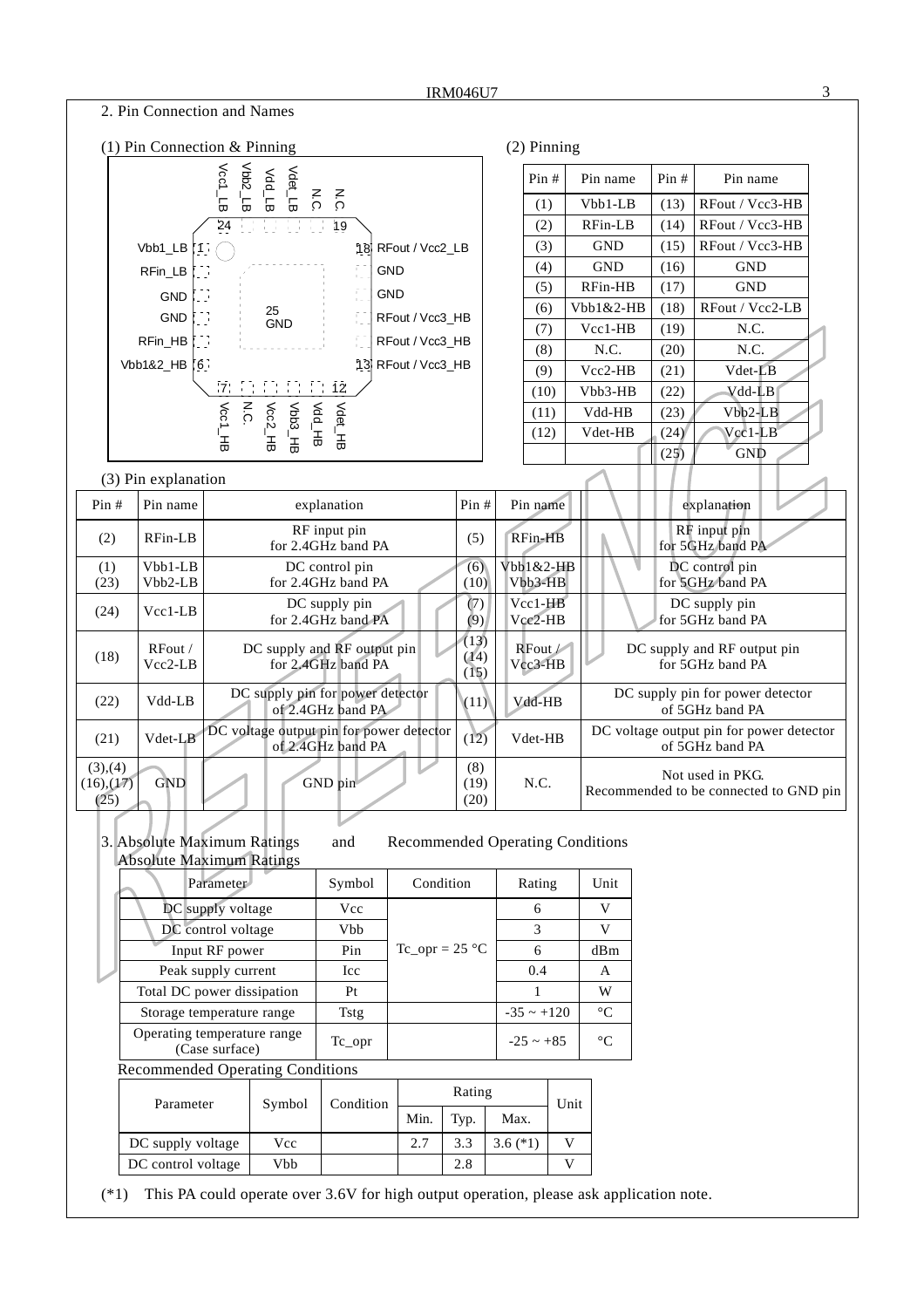### 4. Electrical Characteristics

#### (1) Low Band Characteristics

The performance is guaranteed only with the test jig which has the external output circuit in it, specified by Sharp Corporation. Test conditions are  $Tc\_opr = 25 °C$ ,  $Vcc = 3.3 V$ ,  $Vbb = 2.8 V$ ,  $Z_s = 50 \Omega$ ,  $Z_L = 50 \Omega$ , if otherwise noted.

|                     |                                 |                       |                                                                                                                                                     |      |                          | $Tc\_opr = 25 °C$ |         |
|---------------------|---------------------------------|-----------------------|-----------------------------------------------------------------------------------------------------------------------------------------------------|------|--------------------------|-------------------|---------|
| Symbol<br>Parameter |                                 | <b>Test Condition</b> | Min.                                                                                                                                                | Typ. | Max.                     | Unit              |         |
|                     | Frequency                       | Freq                  |                                                                                                                                                     |      | 2.45                     | 2.5               | GHz     |
|                     | <b>Leak Current</b>             | Icc leak              | $Vec = 6$ V, $Vbb = 0$ V, No RF Input                                                                                                               |      | 0.02                     | 0.5               | $\mu$ A |
|                     | <b>Idle Current</b>             | Icc_idle              | $\text{Vcc} = 3.3 \text{ V}$ , $\text{Vbb} = 2.8 \text{ V}$ , No RF Input                                                                           |      | 55                       | 85 <sup>2</sup>   | mA      |
|                     | <b>Saturated Power</b>          | Psat                  | $Vec = 3.3$ V, $Vbb = 2.8$ V                                                                                                                        | 26   | 28                       |                   | dBm     |
|                     | Power Gain                      | Gain                  | $Vec = 3.3$ V, $Vbb = 2.8$ V,<br>Pout = $18$ dBm                                                                                                    |      | 30                       |                   | dB      |
|                     | <b>Collector Current</b>        | Icc                   |                                                                                                                                                     |      | 105                      | 140 <sup>°</sup>  | mA      |
|                     | Control Current                 | <b>Ibb</b>            |                                                                                                                                                     |      | $5^{\circ}$              | <sup>8</sup>      | mA      |
| Wave<br>Sine        | Maximum Load mismatch<br>$(*2)$ |                       | $\text{Vcc} = 3.6 \text{ V}, \text{Vbb} = 2.8 \text{ V}$<br>$Pin = -10$ dBm(Sine Wave)<br>$VSWR = 5$ , all phases<br>Freq = $2.40 \approx 2.50$ GHz |      | No permanent degradation |                   |         |
|                     | Load stability<br>$(*2)$        |                       | $Vec = 2.7 \sim 3.6$ V, $Vbb = 2.8$ V<br>$Pin = -10$ dBm(Sine Wave)<br>$VSWR = 5$ , all phases<br>Freq = $2.40 \sim 2.50$ GHz                       |      | Spurious $<$ -60 dBc     |                   |         |

The value shown below is a reference value and the performance is got only with the test jig which has the external output circuit in it, specified by Sharp Corporation. Test conditions are  $Tc\_opp = 25$  °C,  $Vcc = 3.3$  V, Vbb = 2.8 V,

 $Z_s = 50 \Omega$ ,  $Z_L = 50 \Omega$ , if otherwise noted.

|            |                                            |                        |                                                                                                                                           |      |             | $Tc\_opr = 25 °C$ |      |
|------------|--------------------------------------------|------------------------|-------------------------------------------------------------------------------------------------------------------------------------------|------|-------------|-------------------|------|
|            | Parameter                                  | Symbol                 | <b>Test Condition</b>                                                                                                                     | Min. | Typ.        | Max.              | Unit |
|            | Power Gain                                 | Gain_m                 |                                                                                                                                           |      | 30          |                   | dB   |
|            | <b>Collector Current</b>                   | $\text{Icc}_{\perp}$ m |                                                                                                                                           |      | 105         |                   | mA   |
|            | <b>Control Current</b>                     | Ibb_m                  |                                                                                                                                           |      | 5           |                   | A    |
|            | Detector Bias Current                      | Idd_m                  |                                                                                                                                           |      | 0.2         |                   | mA   |
| bo         | Input VSWR                                 | VSWRin_m               | $Vec = 3.3$ V, $Vbb = 2.8$ V, $Vdd = 2.8$ V<br>Pout = $18$ dBm<br>IEEE802.11g Input<br>(OFDM 64QAM 54Mbps)<br>Freq = $2.40 \sim 2.50$ GHz |      | 1.5         |                   |      |
|            | 2nd Harmonics                              | $2fo$ _m               |                                                                                                                                           |      | $-47$       |                   | dBc  |
|            | 3rd Harmonics                              | $3f_0$ _m              |                                                                                                                                           |      | $-45$       |                   | dBc  |
| IEEE802.11 | <b>Adjacent Channel</b><br>Power Rejection | $ACPR1_m$              |                                                                                                                                           |      | $-37$       |                   | dBc  |
|            | Alt. Adjacent Channel<br>Power Rejection   | ACPR2_m                |                                                                                                                                           |      | $-51$       |                   | dBc  |
|            | <b>EVM</b>                                 | <b>EVM</b>             |                                                                                                                                           |      | 3<br>$(*3)$ |                   | $\%$ |
|            | Detector Voltage                           | Vdet                   |                                                                                                                                           |      | 1.90        |                   | V    |

(\*2) guaranteed by design only

(\*3) Corrected EVM : Calculated by below format.  $EVM<sup>2</sup> = EVM(meas)<sup>2</sup> - EVM(SG)<sup>2</sup>$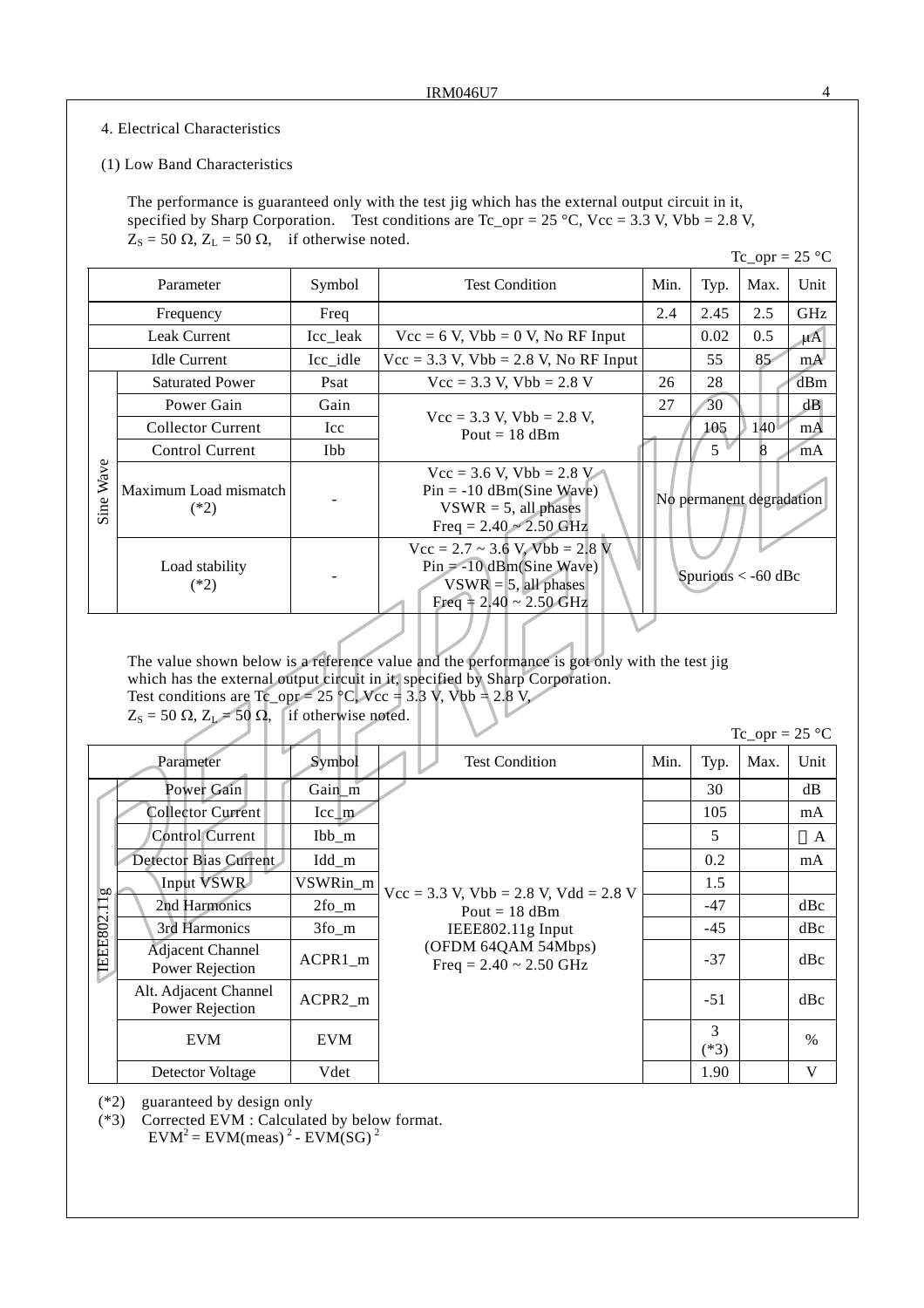#### (2) High Band Characteristics

The performance is guaranteed only with the test jig which has the external output circuit in it, specified by Sharp Corporation. Test conditions are  $Tc\_opr = 25 °C$ ,  $Vcc = 3.3 V$ ,  $Vbb = 2.8 V$ ,  $Z_s = 50 \Omega$ ,  $Z_L = 50 \Omega$ , if otherwise noted.

|                           |                                 |                       |                                                                                                                               |      |      | $Tc\_opr = 25 °C$        |         |
|---------------------------|---------------------------------|-----------------------|-------------------------------------------------------------------------------------------------------------------------------|------|------|--------------------------|---------|
| Parameter<br>Symbol       |                                 | <b>Test Condition</b> | Min.                                                                                                                          | Typ. | Max. | Unit                     |         |
|                           | Frequency                       | Freq                  |                                                                                                                               | 4.9  |      | 5.9                      | GHz     |
|                           | <b>Leak Current</b>             | Icc_leak              | $\text{Vcc} = 6 \text{ V}$ , $\text{Vbb} = 0 \text{ V}$ , No RF Input                                                         |      | 0.02 | 0.5                      | $\mu A$ |
|                           | <b>Idle Current</b>             | Icc idle              | $\text{Vcc} = 3.3 \text{ V}$ , $\text{Vbb} = 2.8 \text{ V}$ , No RF Input                                                     |      | 75   | 110                      | mA      |
|                           | <b>Saturated Power</b>          | Psat                  | $Vec = 3.3$ V, $Vbb = 2.8$ V                                                                                                  | 25   | 27   |                          | dBm     |
|                           | Power Gain                      | Gain                  | $\text{Vcc} = 3.3 \text{ V}, \text{Vbb} = 2.8 \text{ V},$<br>Pout = $18$ dBm                                                  |      | 25   |                          | dB      |
|                           | <b>Collector Current</b>        | Icc                   |                                                                                                                               |      | 140  | 180                      | mA      |
|                           | Control Current                 | Ibb                   |                                                                                                                               |      | 6.5  | 9.5                      | mA      |
| Wave<br>Sine <sup>-</sup> | Maximum Load mismatch<br>$(*2)$ |                       | $Vec = 3.6$ V, $Vbb = 2.8$ V<br>$Pin = -10$ dBm(Sine Wave)<br>$VSWR = 5$ , all phases<br>Freq = $4.90 \sim 5.90$ GHz          |      |      | No permanent degradation |         |
|                           | Load stability<br>$(*2)$        |                       | $Vec = 2.7 \sim 3.6$ V, $Vbb = 2.8$ V<br>$Pin = -10$ dBm(Sine Wave)<br>$VSWR = 5$ , all phases<br>Freq = $4.90 \sim 5.90$ GHz |      |      | Spurious $<$ -60 dBc     |         |

The value shown below is a reference value and the performance is got only with the test jig which has the external output circuit in it, specified by Sharp Corporation. Test conditions are Tc\_opr = 25 °C, Vcc = 3.3 V, Vbb = 2.8 V,

 $Z_s = 50 \Omega$ ,  $Z_L = 50 \Omega$ , if otherwise noted.

| IC opr $\equiv 25$ | ່າເ | °∩ |
|--------------------|-----|----|
|--------------------|-----|----|

|          |                                            |            |                                                                                                                                              |      |             | 10 $V_{\rm PL} = 2J_{\rm V}$ |      |
|----------|--------------------------------------------|------------|----------------------------------------------------------------------------------------------------------------------------------------------|------|-------------|------------------------------|------|
|          | Parameter                                  | Symbol     | <b>Test Condition</b>                                                                                                                        | Min. | Typ.        | Max.                         | Unit |
|          | Power Gain                                 | Gain_m     |                                                                                                                                              |      | 25          |                              | dB   |
|          | <b>Collector Current</b>                   | $Icc_{m}$  |                                                                                                                                              |      | 140         |                              | mA   |
|          | <b>Control Current</b>                     | $Ibb\_m$   |                                                                                                                                              |      | 6.5         |                              | A    |
|          | Detector Bias Current                      | Idd_m      |                                                                                                                                              |      | 0.2         |                              | mA   |
| ದ        | <b>Input VSWR</b>                          | VSWRin_m   | $Vec = 3.3$ V, $Vbb = 2.8$ V, $Vdd = 2.8$ V<br>Pout = $18$ dBm<br>IEEE802.11a Input<br>(OFDM 64QAM 54Mbps)<br>Freq = $4.90 \approx 5.90$ GHz |      | 1.5         |                              |      |
|          | 2nd Harmonics                              | $2f_0$ _m  |                                                                                                                                              |      | $-41$       |                              | dBc  |
|          | 3rd Harmonics                              | $3f_0$ _m  |                                                                                                                                              |      | $-38$       |                              | dBc  |
| IEEE802. | <b>Adjacent Channel</b><br>Power Rejection | $ACPR1_m$  |                                                                                                                                              |      | $-37$       |                              | dBc  |
|          | Alt. Adjacent Channel<br>Power Rejection   | ACPR2_m    |                                                                                                                                              |      | $-51$       |                              | dBc  |
|          | <b>EVM</b>                                 | <b>EVM</b> |                                                                                                                                              |      | 2<br>$(*3)$ |                              | $\%$ |
|          | Detector Voltage                           | Vdet       |                                                                                                                                              |      | 1.95        |                              | V    |

(\*2) guaranteed by design only

(\*3) Corrected EVM : Calculated by below format.  $EVM^2 = EVM(meas)^2 - EVM(SG)^2$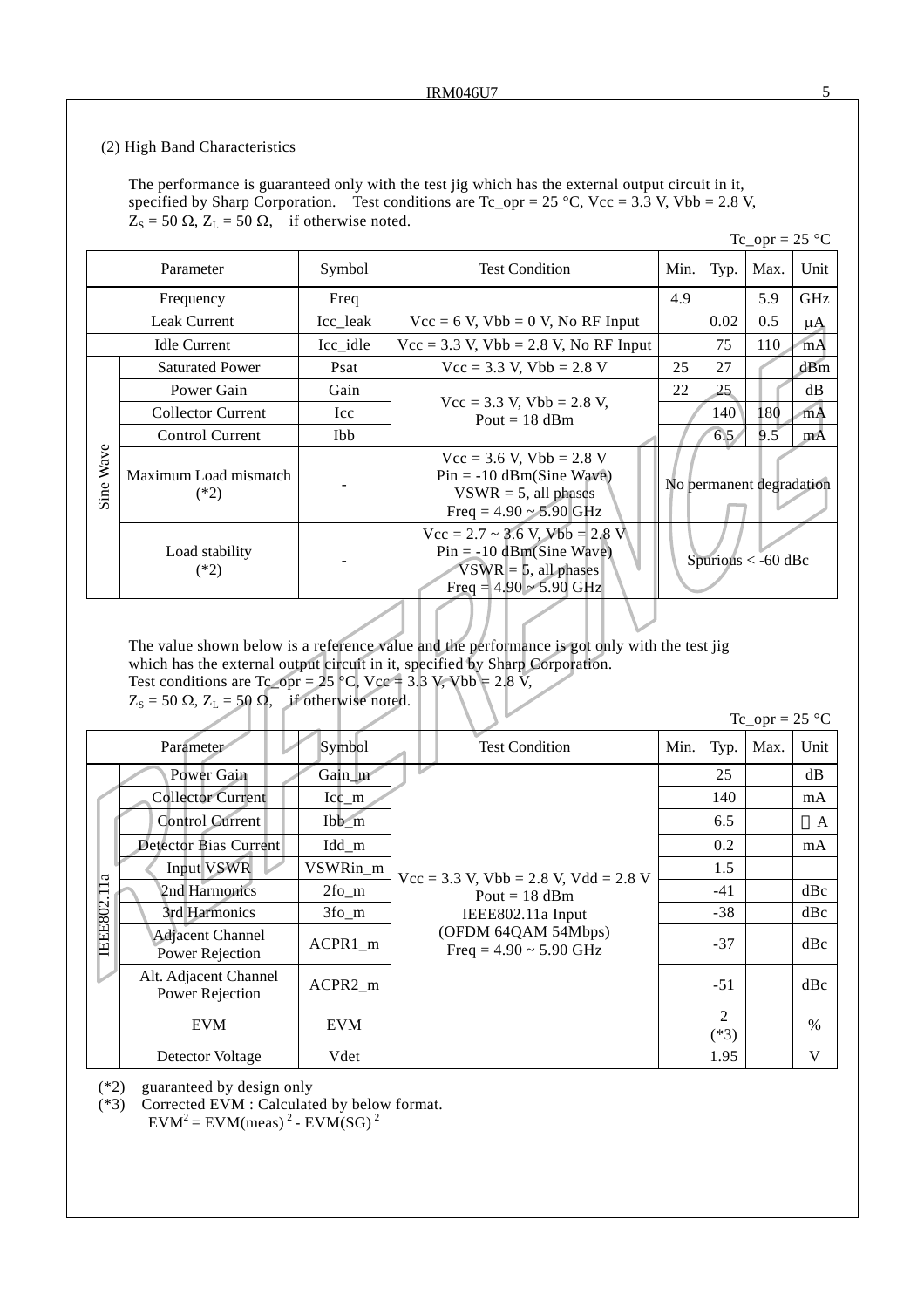### 5. Application Information

### (1) Example of Evaluation Circuits

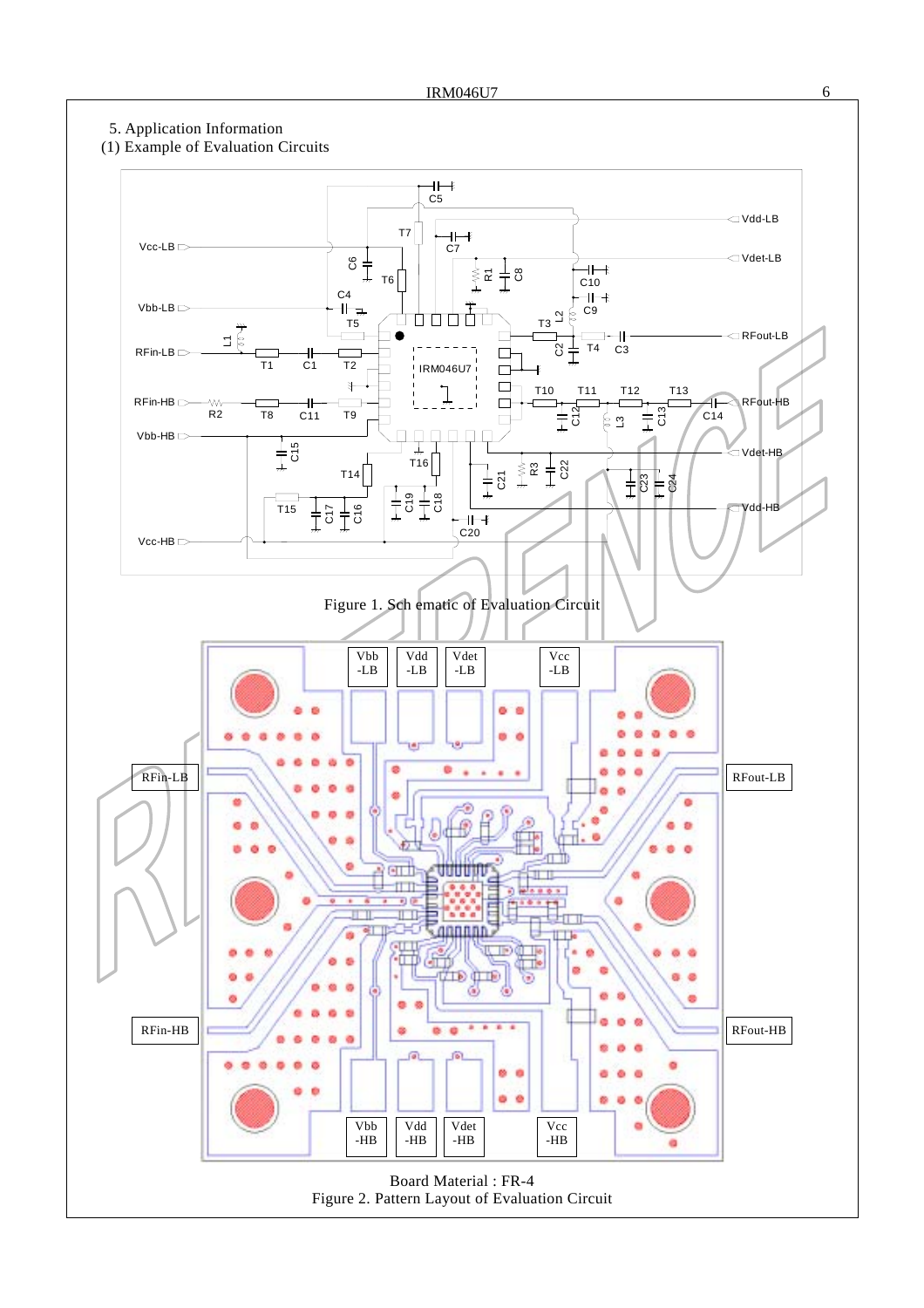| Symbol                                            | Value |                         | Vendor                                | Parts Number                     |
|---------------------------------------------------|-------|-------------------------|---------------------------------------|----------------------------------|
| C <sub>1</sub>                                    | 4.5   | pF                      | <b>KYOCERA</b>                        | CM05CH4R5B50A                    |
| C <sub>2</sub>                                    | 2.0   | pF                      | <b>KYOCERA</b>                        | CM05CH2R0B50A                    |
| C3, C16, C18, C23                                 | 3.0   | pF                      | <b>KYOCERA</b>                        | CM05CH3R0B50A                    |
| C4, C5, C6, C9, C15, C20                          | 1000  | pF                      | <b>KYOCERA</b>                        | CM05W5R102K50A                   |
| C7, C8, C17, C19, C21, C22                        | 0.1   | uF                      | <b>KYOCERA</b>                        | CM05B104K10A                     |
| C10, C24                                          | 1     | uF                      | <b>KYOCERA</b>                        | CM105W5R105M10A                  |
| C11, C12                                          | 0.5   | pF                      | <b>KYOCERA</b>                        | CM05CHR50B50A                    |
| C13                                               | 0.3   | pF                      | <b>KYOCERA</b>                        | CM05CHR30B50A                    |
| C14                                               | 1.0   | pF                      | <b>KYOCERA</b>                        | CM05CH1R0B50A                    |
| L1, L2                                            | 1.2   | nH                      | <b>TDK</b>                            | MLK1005S1N2S                     |
| L3                                                | 8.2   | nH                      | <b>TDK</b>                            | <b>MLK1005S8N2D</b>              |
| R1, R3                                            | 10000 | Ohm                     | <b>ROHM</b>                           | MCR MZSJ 103                     |
| R <sub>2</sub>                                    | 30    | Ohm                     | <b>ROHM</b>                           | MCR MZSJ 300                     |
| T1                                                |       | 50 Ohm micro strip line |                                       | length $= 0.6$ mm                |
| T <sub>2</sub> , T <sub>9</sub> , T <sub>10</sub> |       | 50 Ohm micro strip line |                                       | length $= 0.7$ mm                |
| T <sub>3</sub>                                    |       | 50 Ohm micro strip line |                                       | length = $1.5$ mm                |
| T <sub>4</sub>                                    |       | 50 Ohm micro strip line |                                       | length = $0.2$ mm                |
| T5, T14, T16                                      |       |                         | 54 Ohm $\sim$ 73 Ohm micro strip line | length $= 1.0$ mm                |
| T <sub>6</sub>                                    |       |                         | 54 Ohm ~ 73 Ohm micro strip line      | length $= 1.5$ mm                |
| T7, T15                                           |       |                         | 54 Ohm ~ 73 Ohm micro strip line      | length $> 1.0$ mm                |
| T <sub>8</sub>                                    |       | 50 Ohm micro strip line |                                       | $length = 0.8$ mm                |
| T <sub>11</sub>                                   |       | 50 Ohm micro strip line |                                       | $\text{length} = 1.2 \text{ mm}$ |
| T12                                               |       | 50 Ohm micro strip line |                                       | $length = 1.0$ mm                |
| T13                                               |       | 50 Ohm micro strip line |                                       | $length = 0.5$ mm                |

Table 1. Parts List of Evaluation Circuits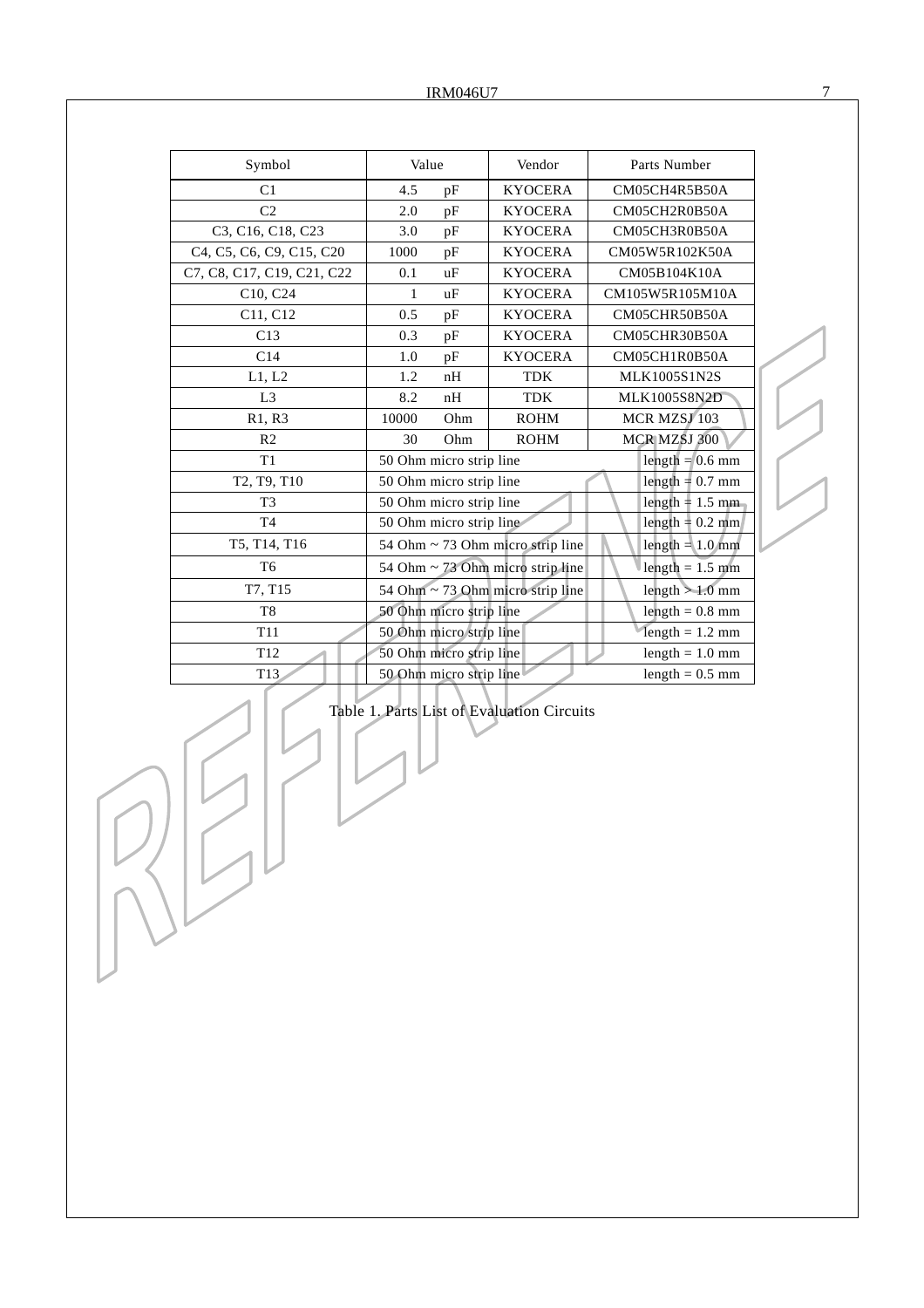

Figure 3. Low Band Amplifier Characteristics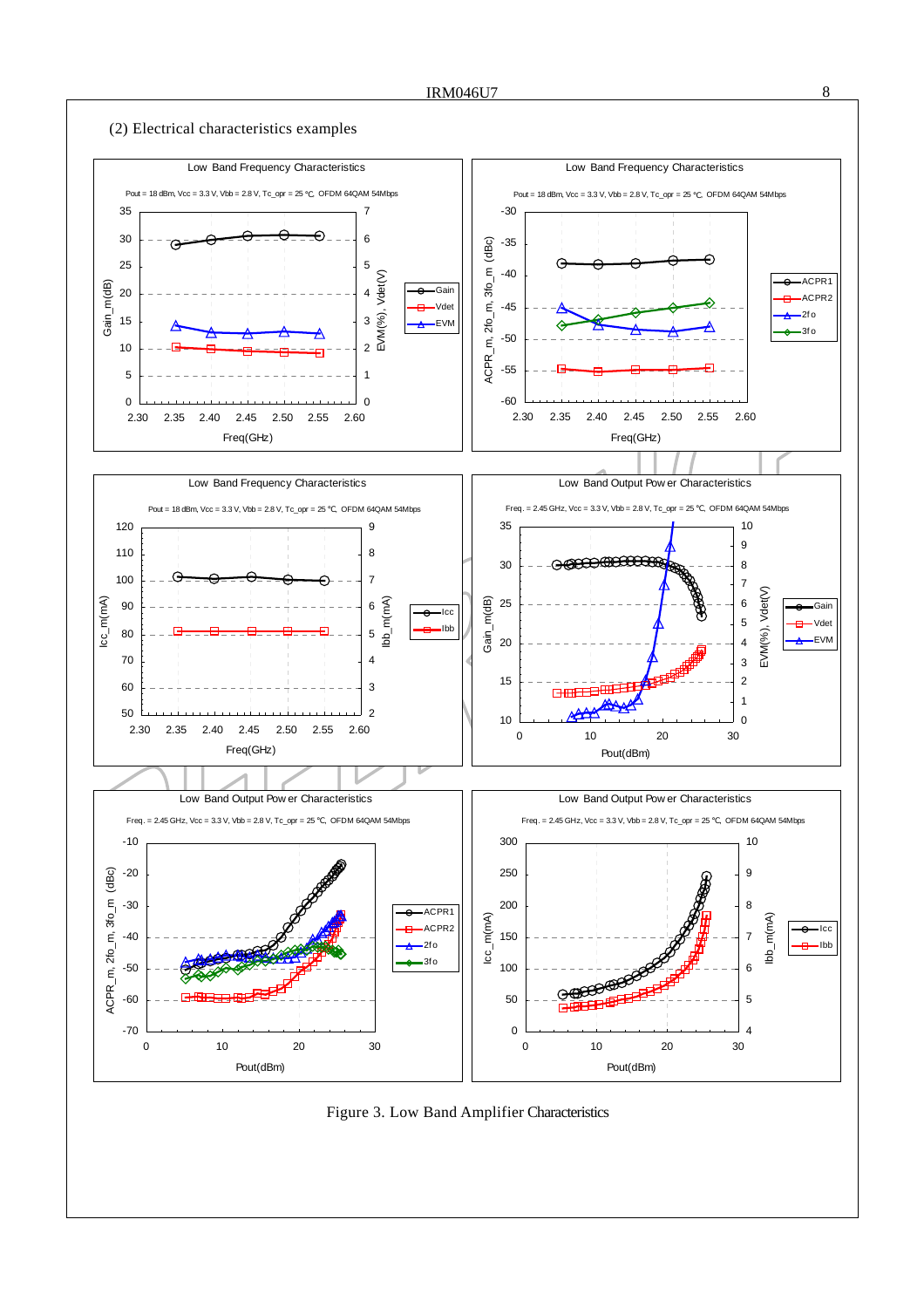

Figure 4. High Band Amplifier Characteristics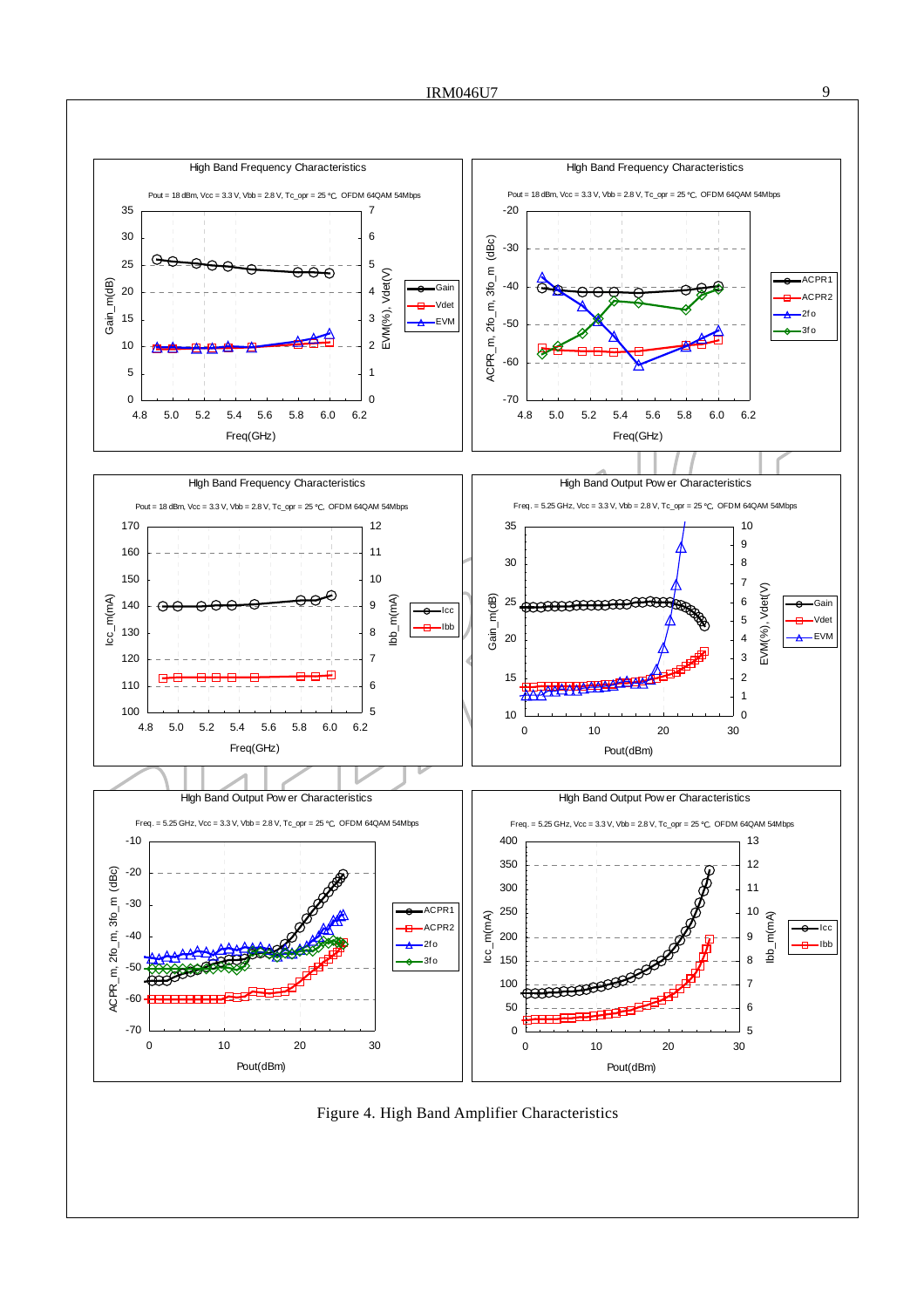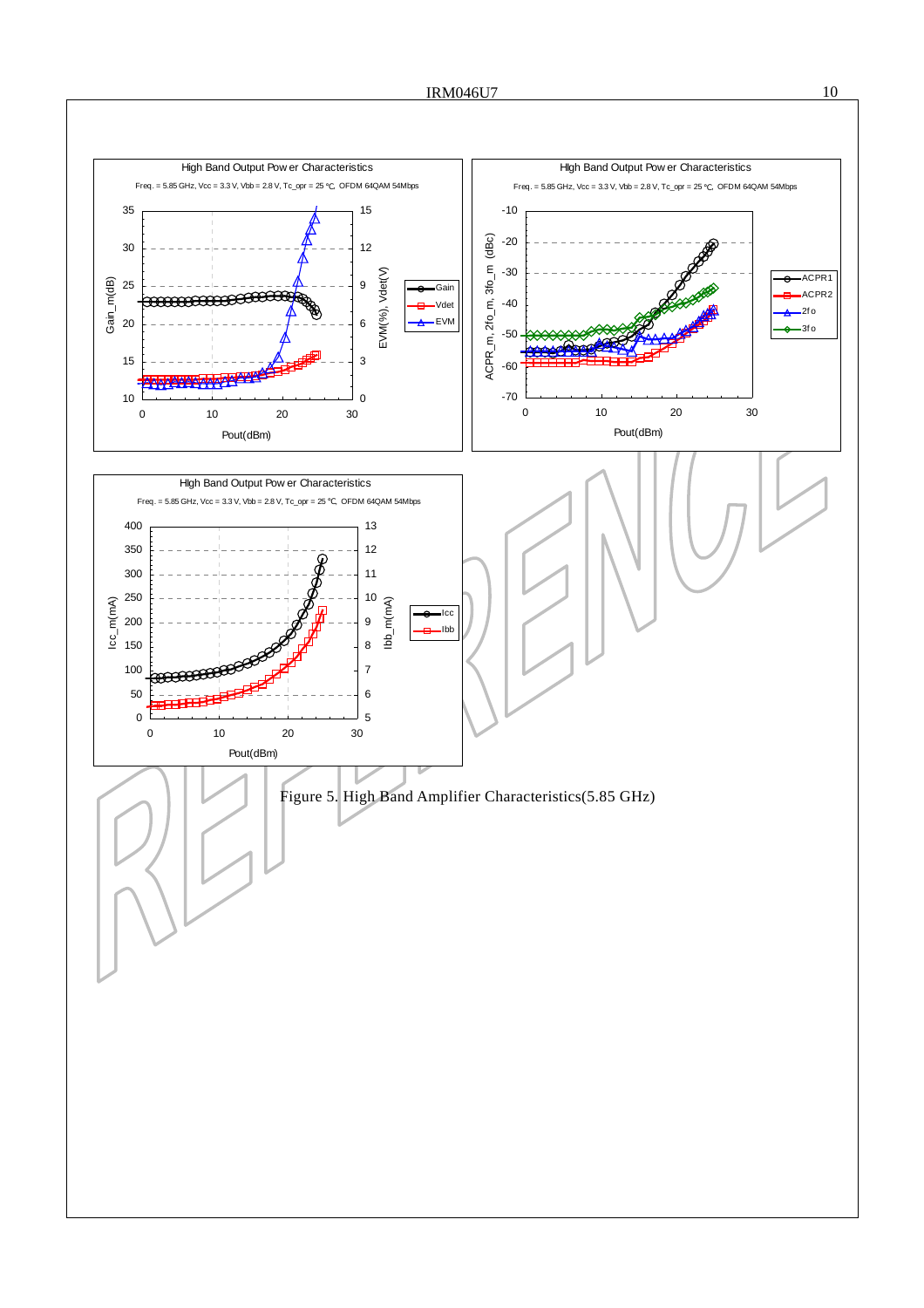

Figure 6. Operating Temperature characteristics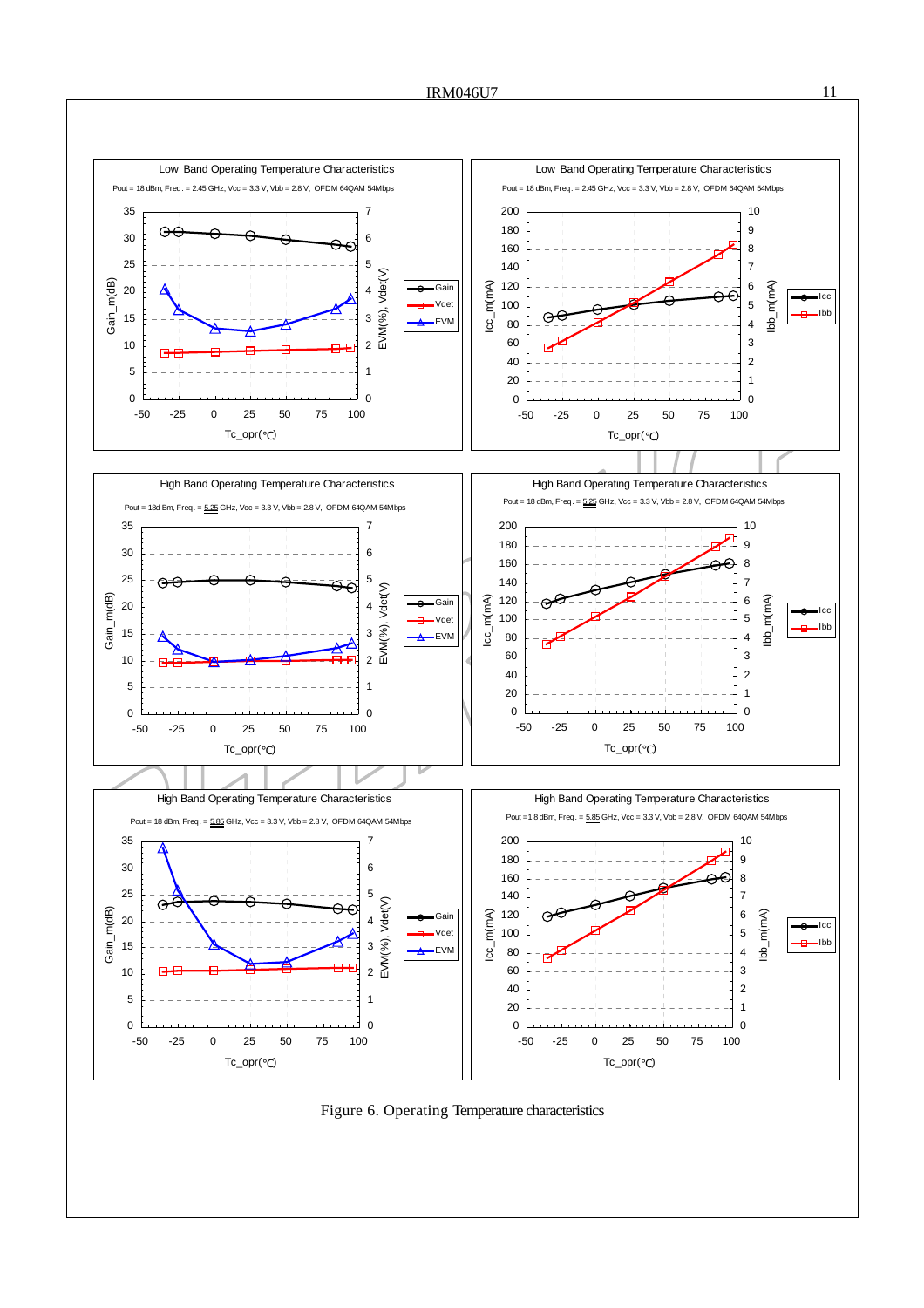# SHARI

#### IRM046U7

6 Package and packing specification

#### [Applicability]

This specification applies to IC package delivered as a standard specification.

- 1. Storage Conditions.
	- 1-1. Storage conditions required before opening the dry packing.
		- Normal temperature :  $5 \sim 40^{\circ}$ C
		- · Normal humidity : 80% R.H. max.

1-2. Storage conditions required after opening the dry packing.

In order to prevent moisture absorption after opening, ensure the following storage conditions apply:

- (1) Storage conditions for one-time soldering. (Convection reflow,  $\mu$ , IR/Convection reflow,  $\mu$ )
	- $\cdot$  Temperature :  $5 \sim 25^{\circ}C$
	- $\cdot$  Humidity : 60% R.H. max.
	- · Period : 96 hours max. after opening.
- (2) Storage conditions for two-time soldering. (Convection reflow<sup>\*1</sup>, IR/Convection reflow.<sup>\*1</sup>)
	- a. Storage conditions following opening and prior to performing the 1st reflow.
		- $\cdot$  Temperature :  $5 \sim 25^{\circ}C$
	- · Humidity: 60% R.H. max.
	- · Period : 96 hours max, after opening.
	- b. Storage conditions following completion of the 1st reflow and prior to performing the 2nd reflow.
	- $\cdot$  Temperature :  $5 \sim 25^{\circ}C$
	- $\cdot$  Humidity : 60% R.H. max.
	- · Period : 96 hours max. after completion of the 1st reflow.
- \*<sup>1</sup>:Air or nitrogen environment.

#### 1-3. Temporary storage after opening.

To re-store the devices before soldering, do so only once and use a dry box or place desiccant (with a blue humidity indicator) with the devices and perform dry packing again using heat-sealing.

The storage period, temperature and humidity must be as follows :

(1) Storage temperature and humidity.

 $\mathcal{K}1$ : External atmosphere temperature and humidity of the dry packing.

|                        | First opening $\leftarrow x_1 \rightarrow \text{Re-scaling} \rightarrow x_2 \rightarrow \text{Re-opening} \rightarrow x_2$ |                                       |                | $\longrightarrow$ Mounting |
|------------------------|----------------------------------------------------------------------------------------------------------------------------|---------------------------------------|----------------|----------------------------|
| ※1 Temperature:5~40℃   | $5\sim25\degree$ C                                                                                                         | $\text{\%}1 \quad 5 \sim 40^{\circ}C$ | $5 \sim 25$ °C |                            |
| Humidity: 80%R.H. max. | $60\%$ R.H. max.                                                                                                           | 80%R.H. max.                          | 60%R.H. max.   |                            |

#### (2) Storage period.

 $\cdot$  X1 + X2 : Refer to Section 1-2(1) and (2)a, depending on the mounting method.

 $\cdot$  Y : Two weeks max.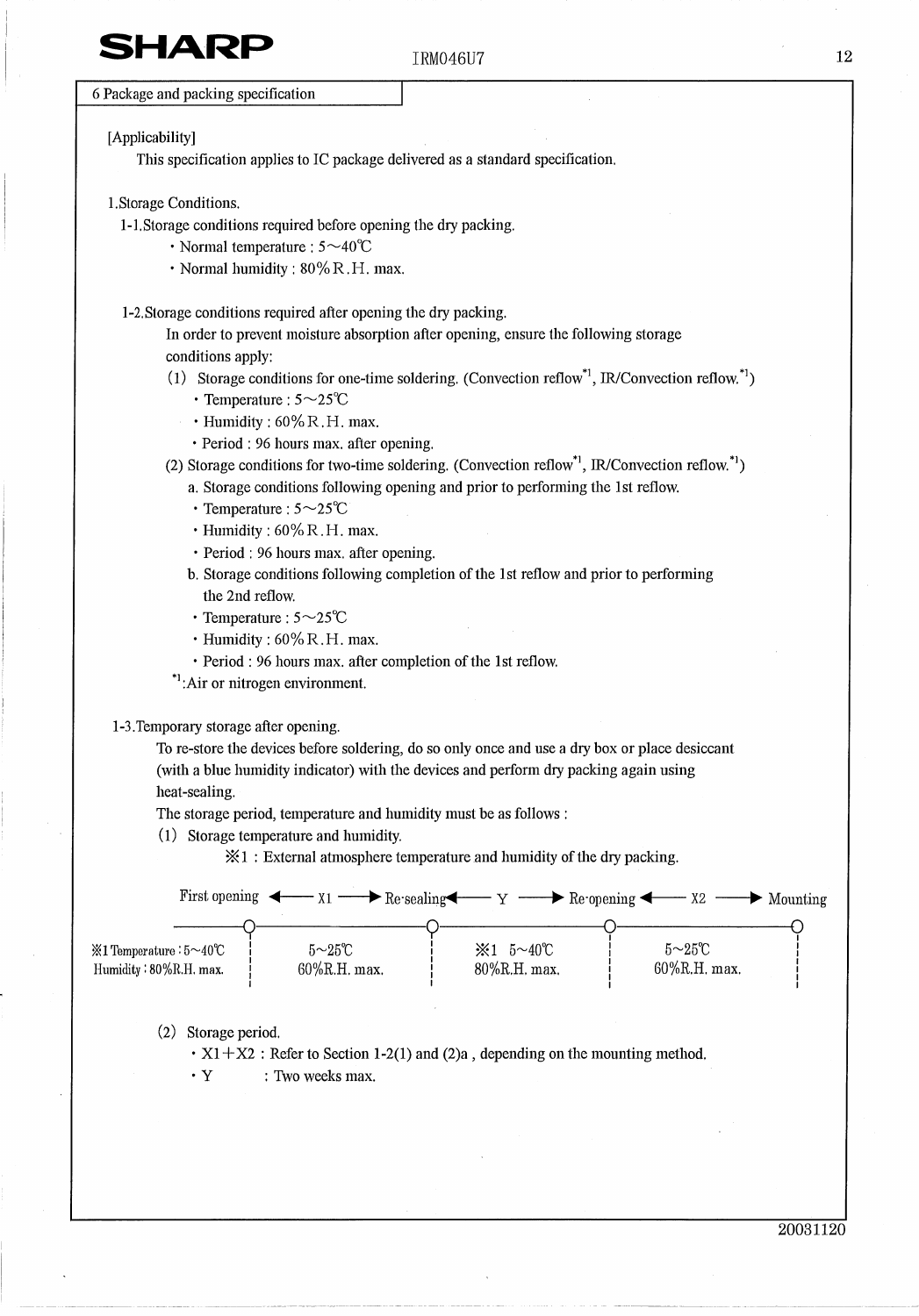- 2. Baking Condition.
	- (1) Situations requiring baking before mounting.
		- · Storage conditions exceed the limits specified in Section 1-2 or 1-3.
		- Humidity indicator in the desiccant was already red (pink) when opened. (Also for re-opening.)
	- (2) Recommended baking conditions.
		- $\cdot$  Baking temperature and period : 120 + 10  $\diagup$  -0°C for 2  $\sim$  3 hours.
		- The above baking conditions do not apply since the embossed carrier tape are not heat-resistant. Replace the devices on heat-resistant carrier.
	- (3) Storage after baking.
		- After baking, store the devices in the environment specified in Section 1-2 and mount immediately.
- 3. Surface mount conditions.

The following soldering condition are recommended to ensure device quality.

- 3-1.Soldering.
- (1) Convection reflow or IR/Convection. (one time soldering or two time soldering in air or nitrogen environment)
	- · Temperature and period:

Peak temperature of 250℃ max.,

Above 220°C for  $40 \sim 60$  sec.

Preheat temperature of  $150 \sim 200$ °C for  $120 \pm 30$  sec.

Temperature increase rate of  $1\mathtt{\sim}3\mathtt{^{\circ}C}\mathtt{\mathcal{\mathcal{S}ec}.}$ 

· Measuring point : IC package surface.

· Temperature profile:



- 4. Condition for removal of residual flax.
	- (1) Ultrasonic washing power : 25 watts / liter max.
	- (2) Washing time : Total 1 minute max.
	- (3) Solvent temperature :  $15 \sim 40^{\circ}$ C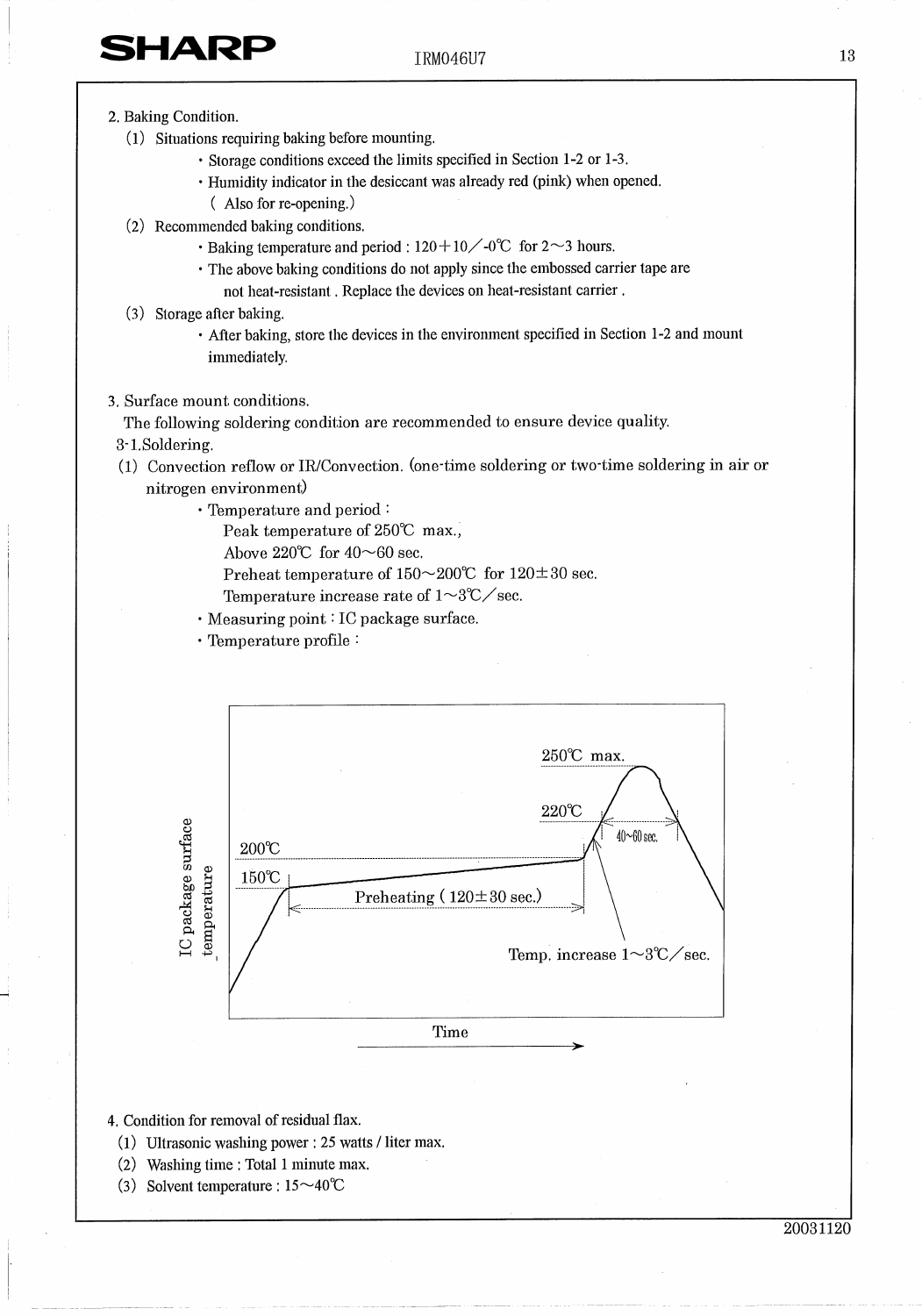- 14
- 5. Package outline specification. Refer to the attached drawing. Object of there specification regarding LEAD-FREE  $(*2)$ 6. Markings. 6-1. Marking details. (The information on the package should be given as follows.) (1) Product name  $\mathcal{L}^{\pm}$ 046U7  $(2)$  Company name : S (3) Date code (Example)  $Y$  $M X$  $\rightarrow$  Denotes the production ref. code (1 digit).  $\rightarrow$  Denotes the production month.  $(1 \cdot 2 \cdot \sim \cdot 8 \cdot 9 \cdot 0 \cdot N \cdot D)$  $\triangleright$  Denotes the production year. (Last two digits of the year.)

### 6-2. Marking layout.

The layout is shown in the attached drawing.

(However, this layout does not specify the size of the marking character and marking position.)

|                                                                | Not applies                     | Applies                                  |
|----------------------------------------------------------------|---------------------------------|------------------------------------------|
| <b>LEAD FINISH</b>                                             | NOT LEAD-FREE TYPE<br>$(Sn-Pb)$ | <b>LEAD-FREE TYPE</b><br>$(Sn-Bi)$       |
| There is no underline<br>DATE CODE<br>(Example) YYWW           |                                 | There is an underline.<br>(Example) YYWW |
| The word of "LEAD"<br>FREE" is printed on<br>the packing label | Not printed                     | Printed                                  |

#### Object of there specification regarding LEAD-FREE  $*2$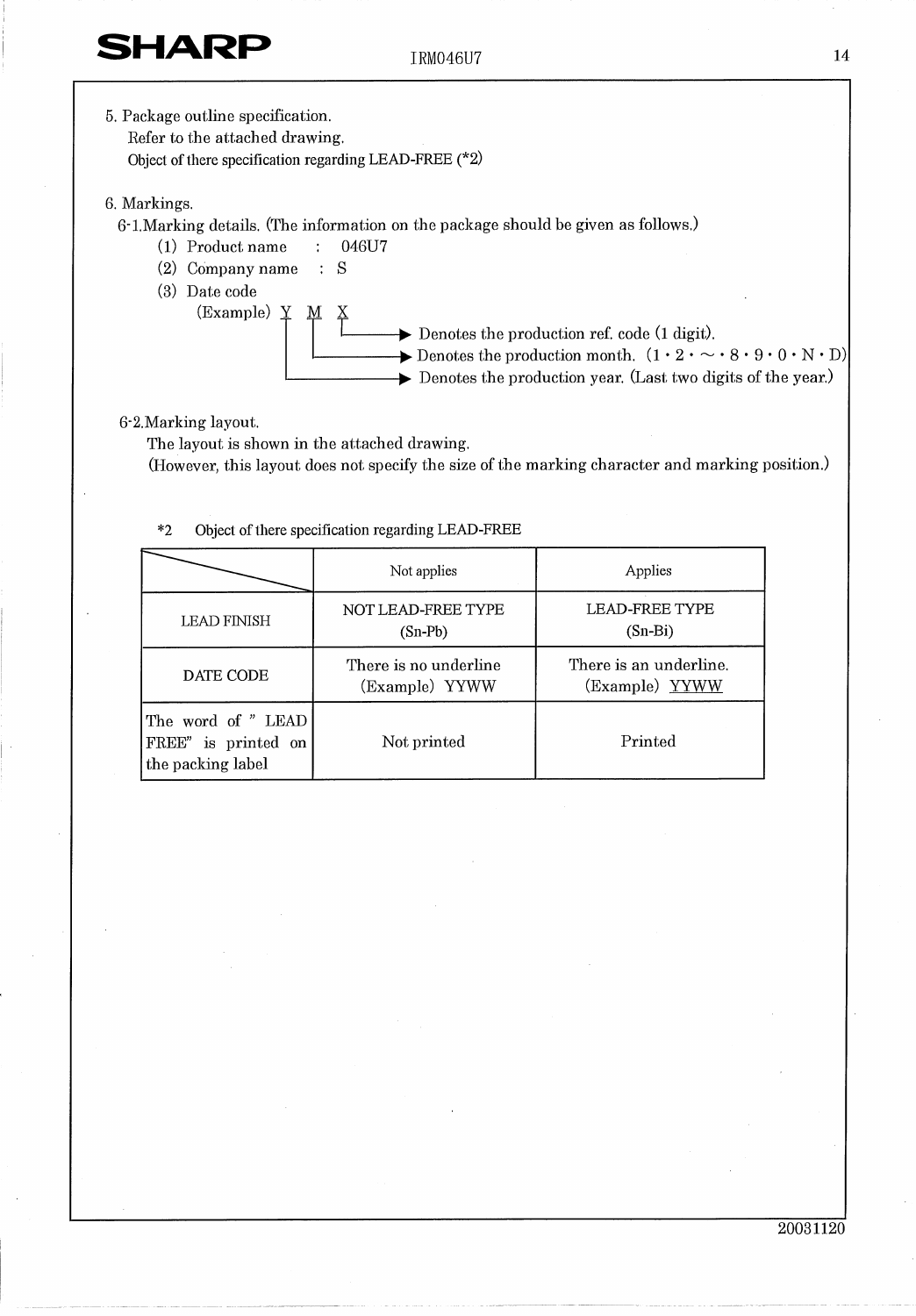

20031120

 $15\,$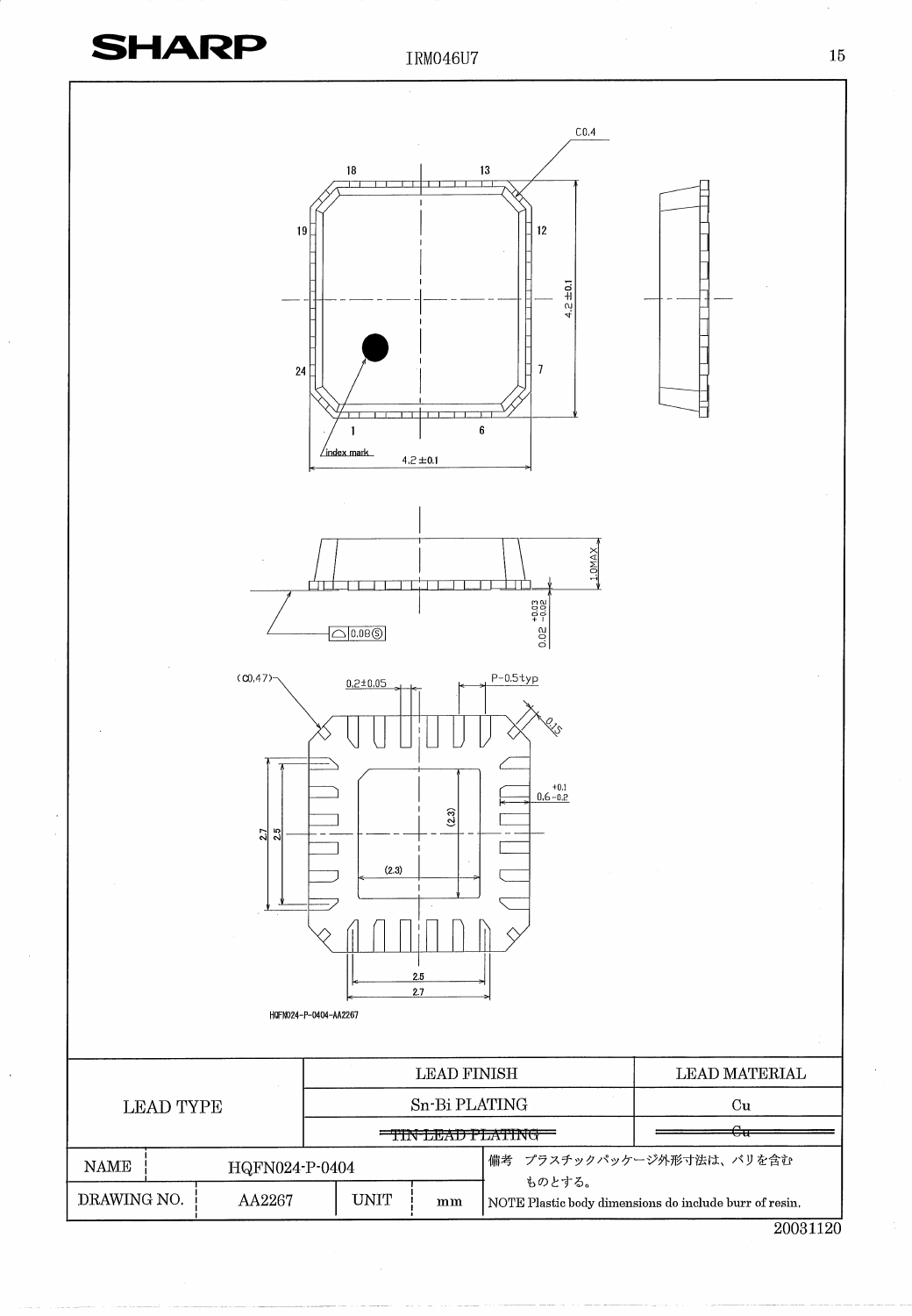

(注) デートコードにアンダーラインがある場合は LEAD FREE タイプです。 (Note) It is a lead free device when there is an underline under the date code.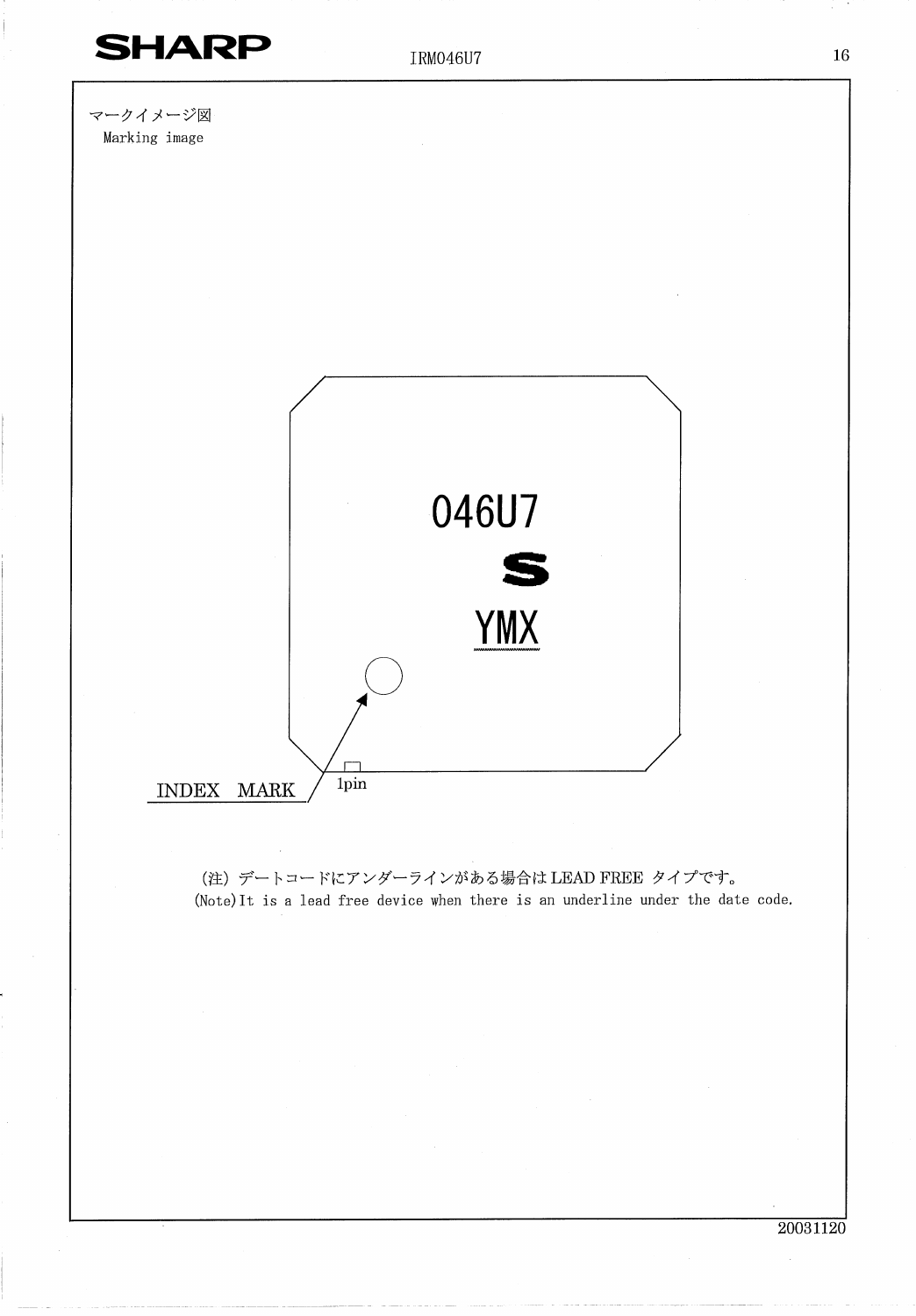17

7. Packing specifications (Embossed carrier tape specifications)

This standard applies to the embossed carrier tape specifications for ICs supplied by SHARP CORPORATION. SHARP's embossed carrier tape specifications are generally based on those described in JIS C 0806 (Japanese Industrial Standard) and EIA481A.

#### 7-1. Tape structure

The embossed carrier tape is made of conductive plastic. The embossed portions of the carrier tape are filled with IC packages and a top covering tape is used to enclose them.

- 7.2. Taping reel and embossed carrier tape size For the taping reel and embossed carrier tape sizes, refer to the attached drawing.
- 7-3.IC package enclosure direction in embossed carrier tape

The IC package enclosure direction in the embossed portion relative to the direction in which the tape is pulled is indicated by an index mark on the package (indicating the No. 1 pin) shown in the attached drawing.

### 7.4. Missing IC packages in embossed carrier tape

The number of missing IC packages in the embossed carrier tape per reel should not exceed Either 1 or 0.1 % of the total contained on the tape per reel, whichever is larger. There should never be more than two consecutive missing IC packages.

#### 7-5. Tape joints

There is no joint in an embossed carrier tape.

### 7-6. Peeling strength of the top covering tape

Peeling strength must meet the following conditions.

- (1) Peeling angle at  $165 \sim 180^\circ$ .
- (2) Peeling speed at  $300 \text{mm} / \text{min}$ .
- (3) Peeling strength at  $0.2 \sim 0.7$ N ( $20 \sim 70$ gf).

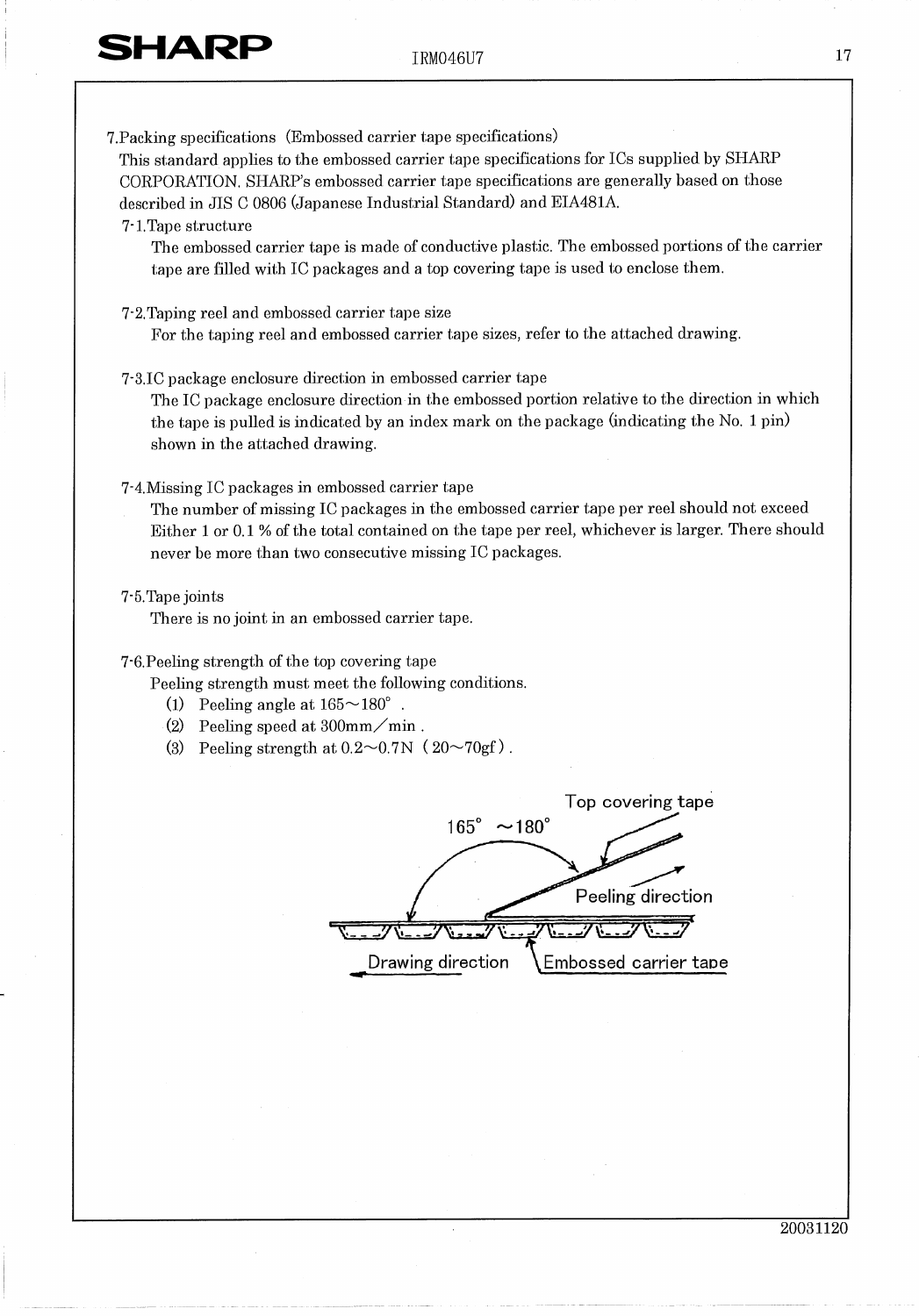**SHARP** 

### 7-7. Packing

- The top covering tape (leader side) at the leading edge of the embossed carrier tape,  $(1)$ and the trailing edge of the embossed carrier tape, should both be held in place with paper adhesive tape at least 30 mm in length.
- $(2)$ The leading and trailing edges of the embossed carrier tape should be left empty (with embossed portions not filled with IC packages) in the attached drawing.
- $(3)$ The number of IC packages enclosed in the embossed carrier tape per reel should generally comply with the list given below.

| Number of IC Packages/ | Number of IC Packages/      | Number of IC Packages/       |
|------------------------|-----------------------------|------------------------------|
| Reel                   | Inner carton                | Outer carton                 |
| 2500 devices / Reel    | 2500 devices / Inner carton | 12500 devices / Outer carton |

#### 7-8.Indications

The following should be indicated on the taping reel and the packing carton.

- · Packed date · Part Number (Product Name) · Storage Quantity
- · Manufacture's Name (SHARP)

Note : The IC taping direction is indicated by "EL" suffixed to the part number. EL : Equivalent to "L " of the JIS C 0806 standard..

#### 7-9. Protection during transportation

The IC packages should have no deformation and deterioration of their electrical Characteristics resulting from transportation.

#### 8. Precautions for use.

- $(1)$ Opening must be done on an anti-ESD treated workbench.
	- All workers must also have undergone anti-ESD treatment.
- The devices should be mounted the devices within one year of the date of delivery.  $(2)$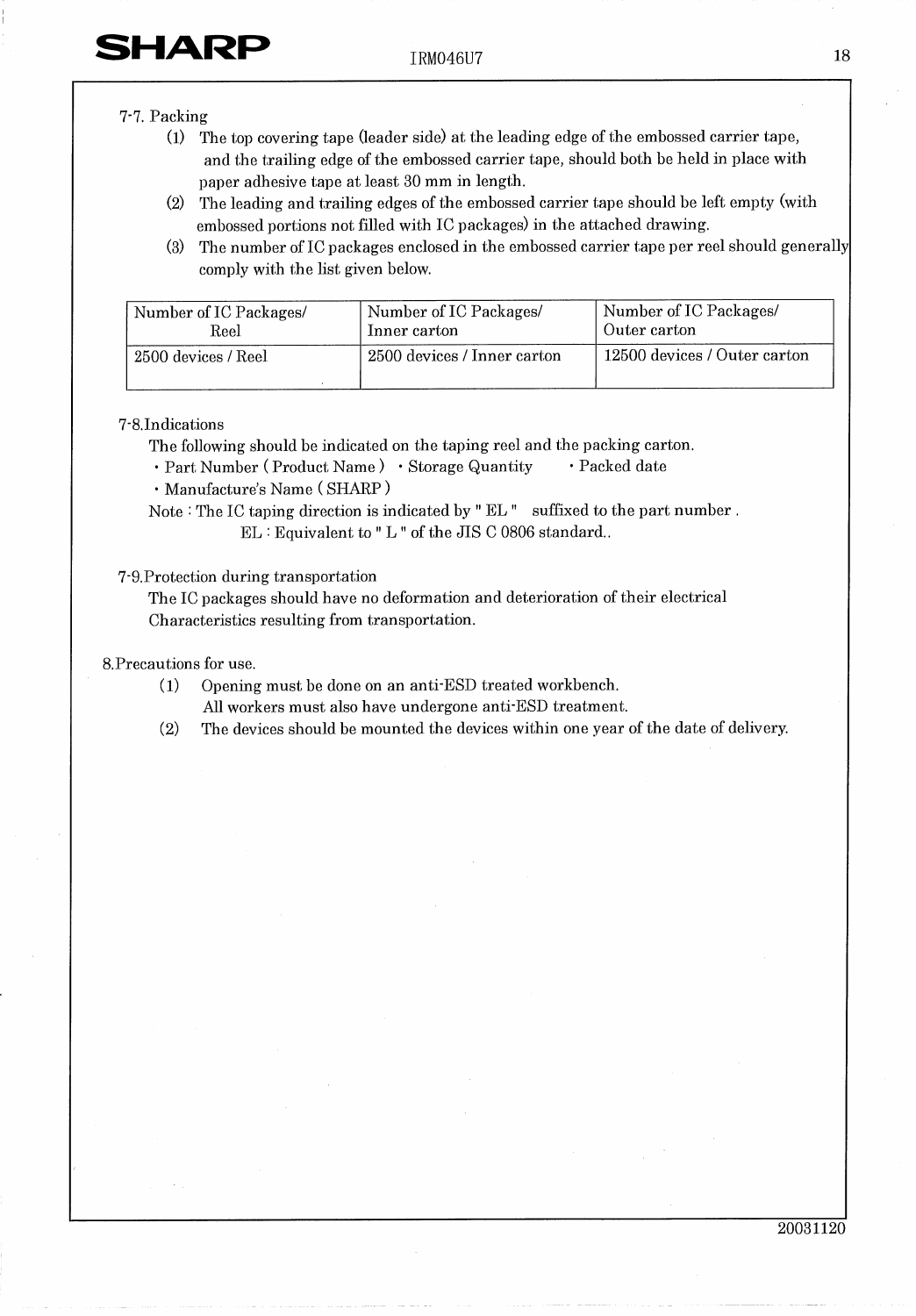

IRM046U7

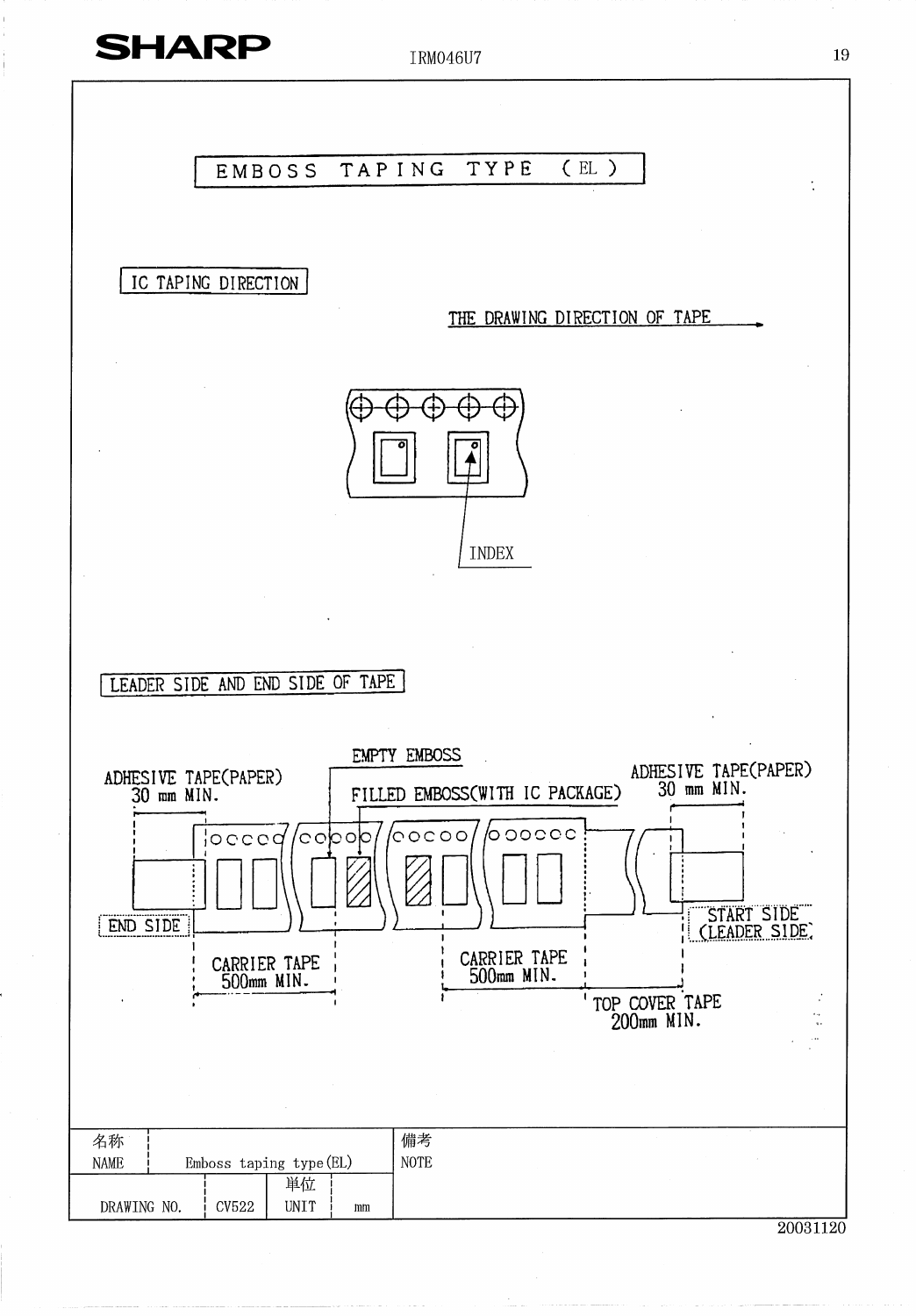IRM046U7

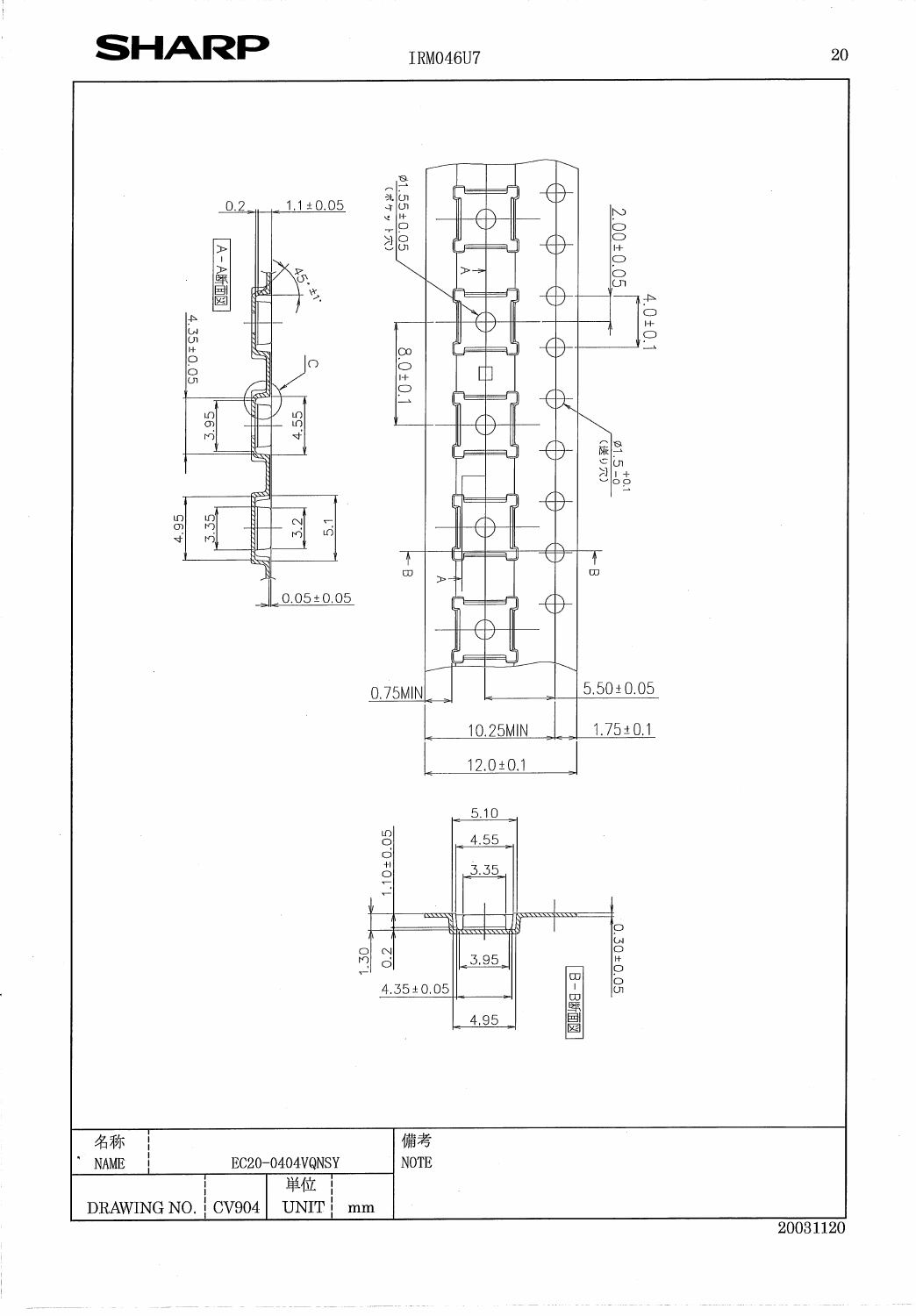



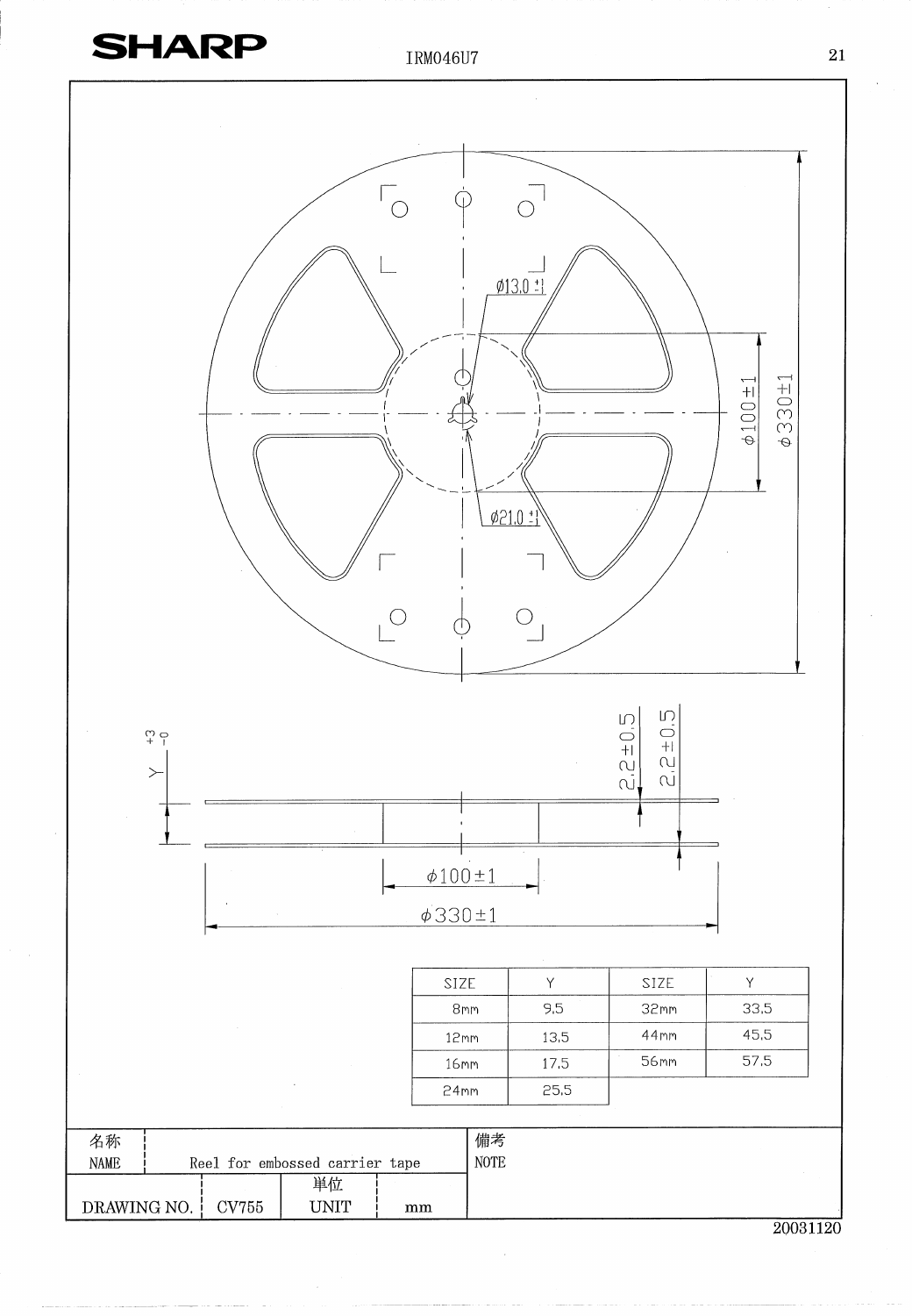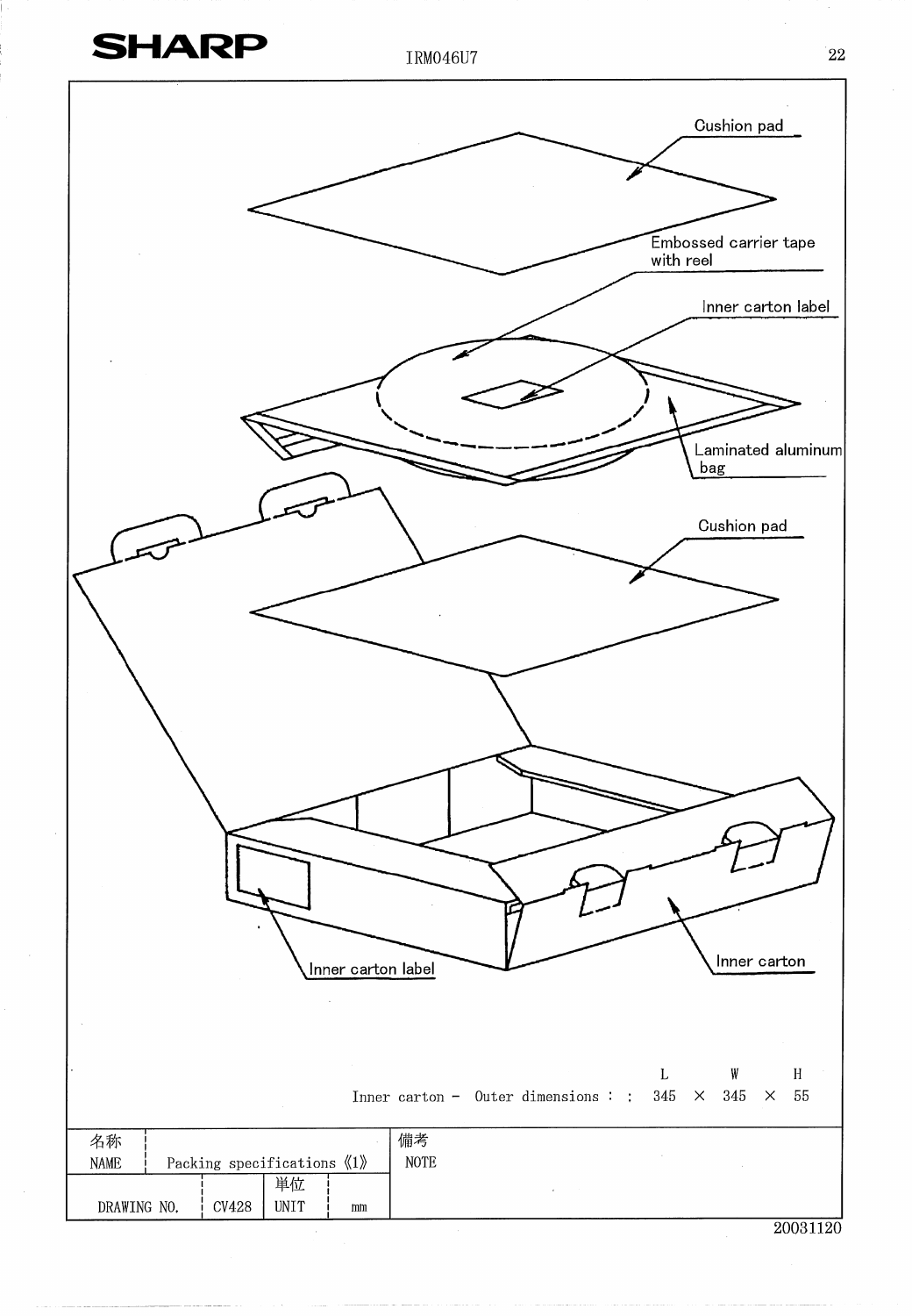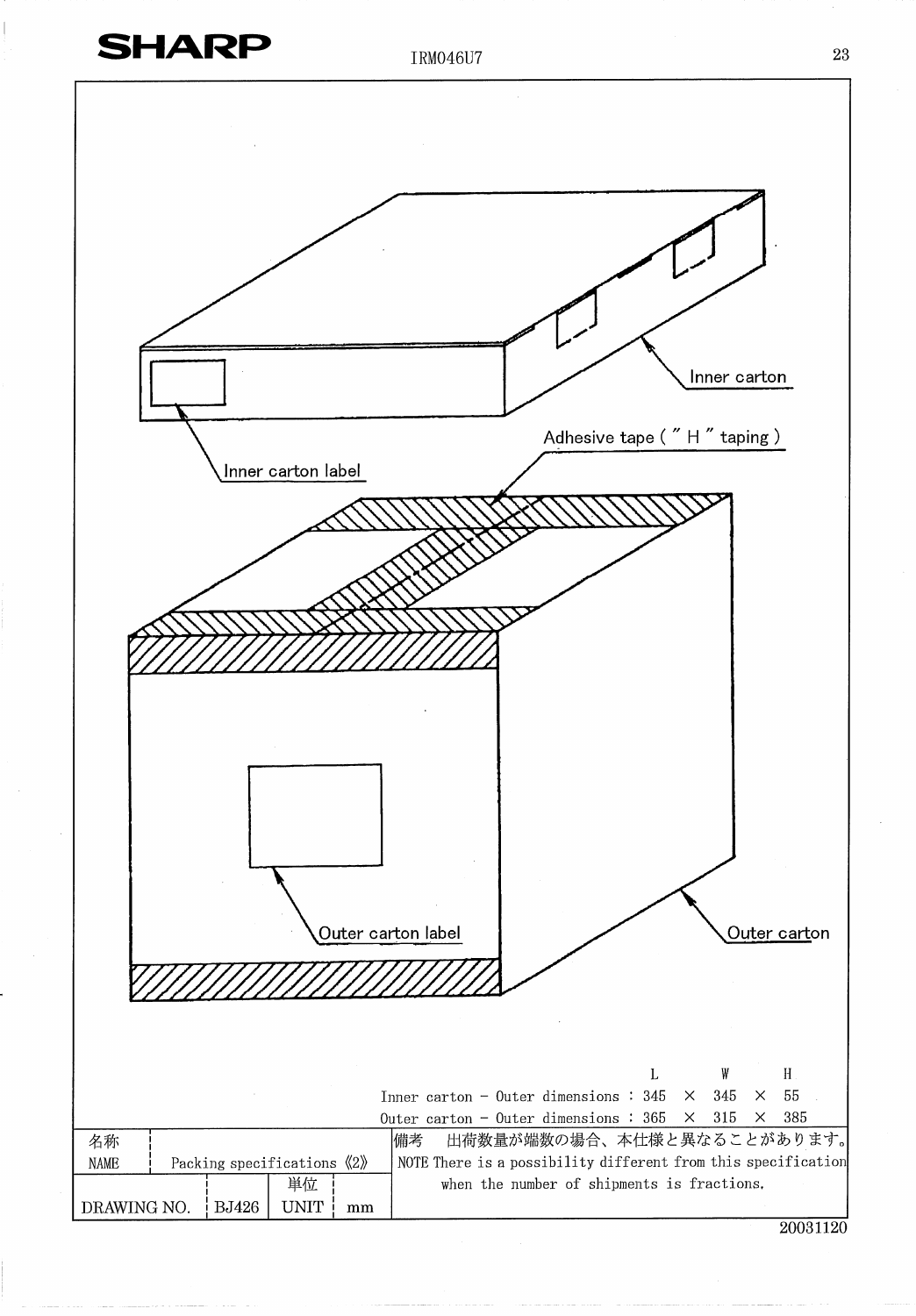

**IRM046U7**